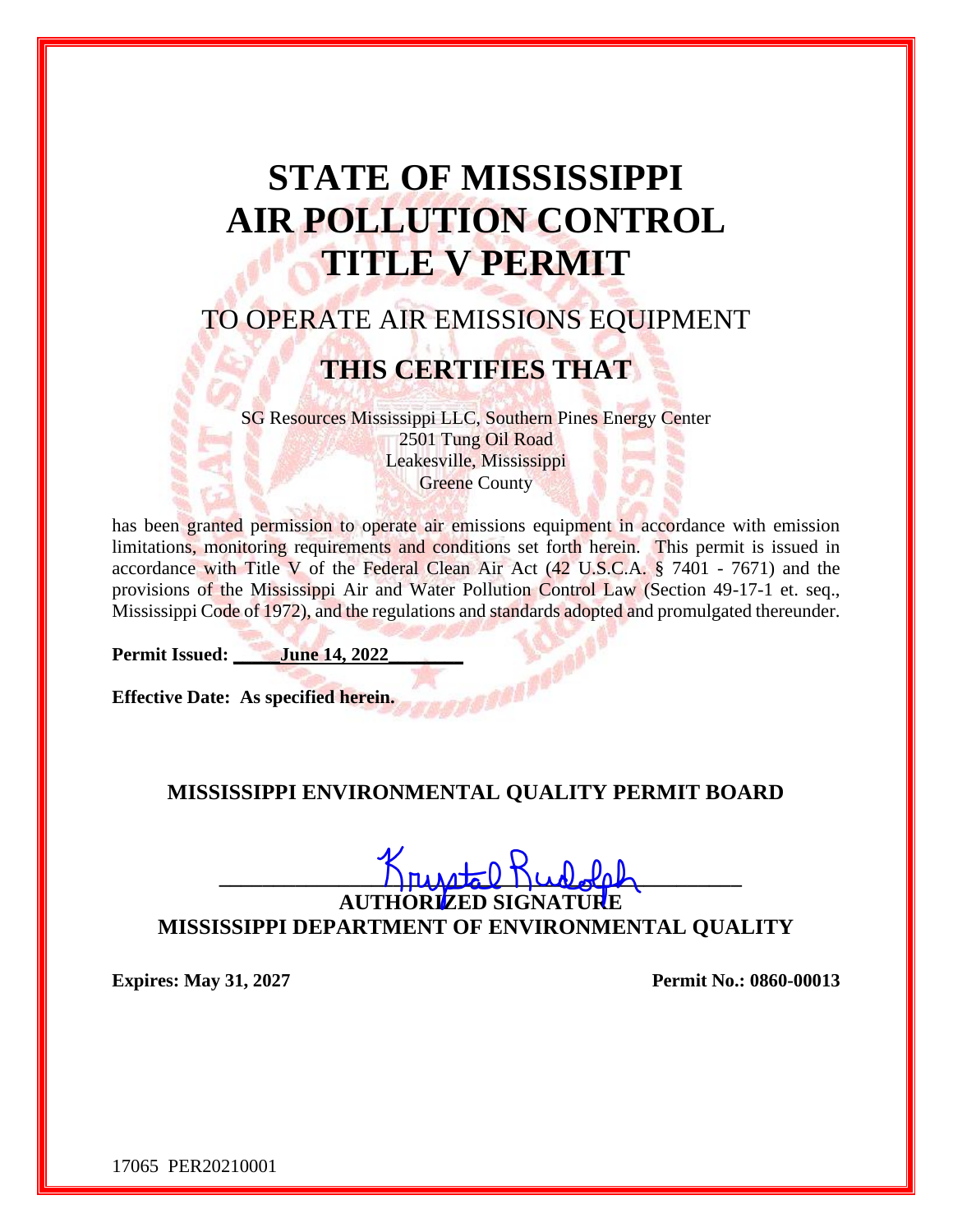# **TABLE OF CONTENTS**

| <b>SECTION 2.</b> |                                                       |  |
|-------------------|-------------------------------------------------------|--|
| <b>SECTION 3.</b> |                                                       |  |
| <b>SECTION 4.</b> |                                                       |  |
| <b>SECTION 5.</b> | MONITORING, RECORDKEEPING & REPORTING REQUIREMENTS 25 |  |
| <b>SECTION 6.</b> |                                                       |  |
|                   |                                                       |  |

#### **APPENDIX A LIST OF ABBREVIATIONS USED IN THIS PERMIT**

#### **APPENDIX B LIST OF REGULATIONS REFERENCED IN PERMIT**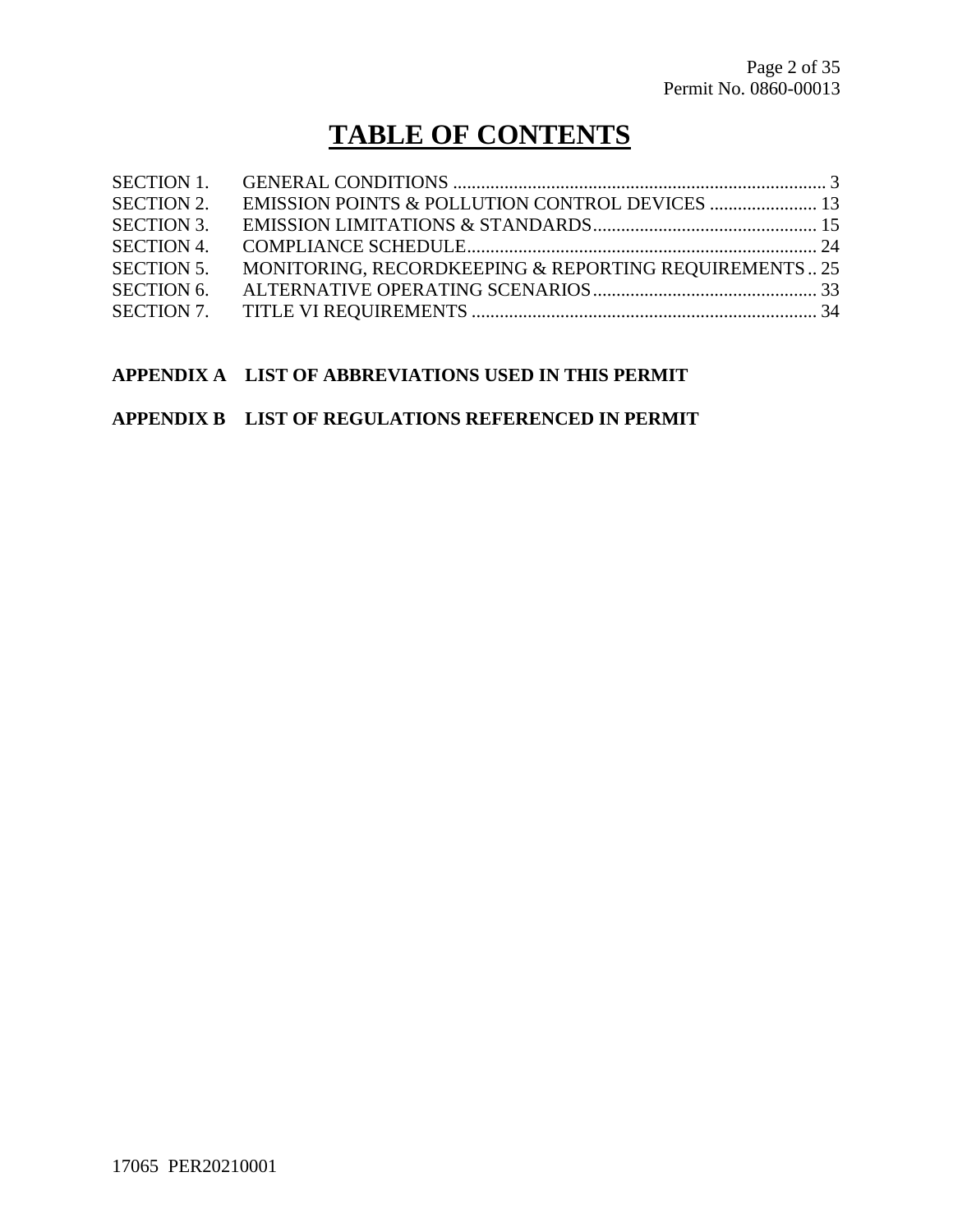#### SECTION 1. GENERAL CONDITIONS

1.1 The permittee must comply with all conditions of this permit. Any permit noncompliance constitutes a violation of the Federal Act and is grounds for enforcement action; for permit termination, revocation and reissuance, or modification; or for denial of a permit renewal application.

(Ref.: 11 Miss. Admin. Code Pt. 2, R. 6.3.A(6)(a).)

1.2 It shall not be a defense for a permittee in an enforcement action that it would have been necessary to halt or reduce the permitted activity in order to maintain compliance with the conditions of this permit.

(Ref.: 11 Miss. Admin. Code Pt. 2, R. 6.3.A(6)(b).)

1.3 This permit and/or any part thereof may be modified, revoked, reopened, and reissued, or terminated for cause. The filing of a request by the permittee for a permit modification, revocation and reissuance, or termination, or of a notification of planned changes or anticipated noncompliance does not stay any permit condition.

(Ref.: 11 Miss. Admin. Code Pt. 2, R. 6.3.A(6)(c).)

- 1.4 Prior to its expiration, this permit may be reopened in accordance with the provisions listed below.
	- (a) This permit shall be reopened and revised under any of the following circumstances:
		- (1) Additional applicable requirements under the Federal Act become applicable to a major Title V source with a remaining permit term of 3 or more years. Such a reopening shall be completed no later than 18 months after promulgation of the applicable requirement. No such reopening is required if the effective date of the requirement is later than the date on which the permit is due to expire, unless the original permit or any of its terms and conditions has been extended.
		- (2) Additional requirements (including excess emissions requirements) become applicable to an affected source under the acid rain program. Upon approval by the Administrator, excess emissions offset plans shall be deemed to be incorporated into the permit.
		- (3) The Permit Board or EPA determines that the permit contains a material mistake or that inaccurate statements were made in establishing the emission standards or other terms or conditions of the permit.
		- (4) The Administrator or the Permit Board determines that the permit must be revised or revoked to assure compliance with the applicable requirements.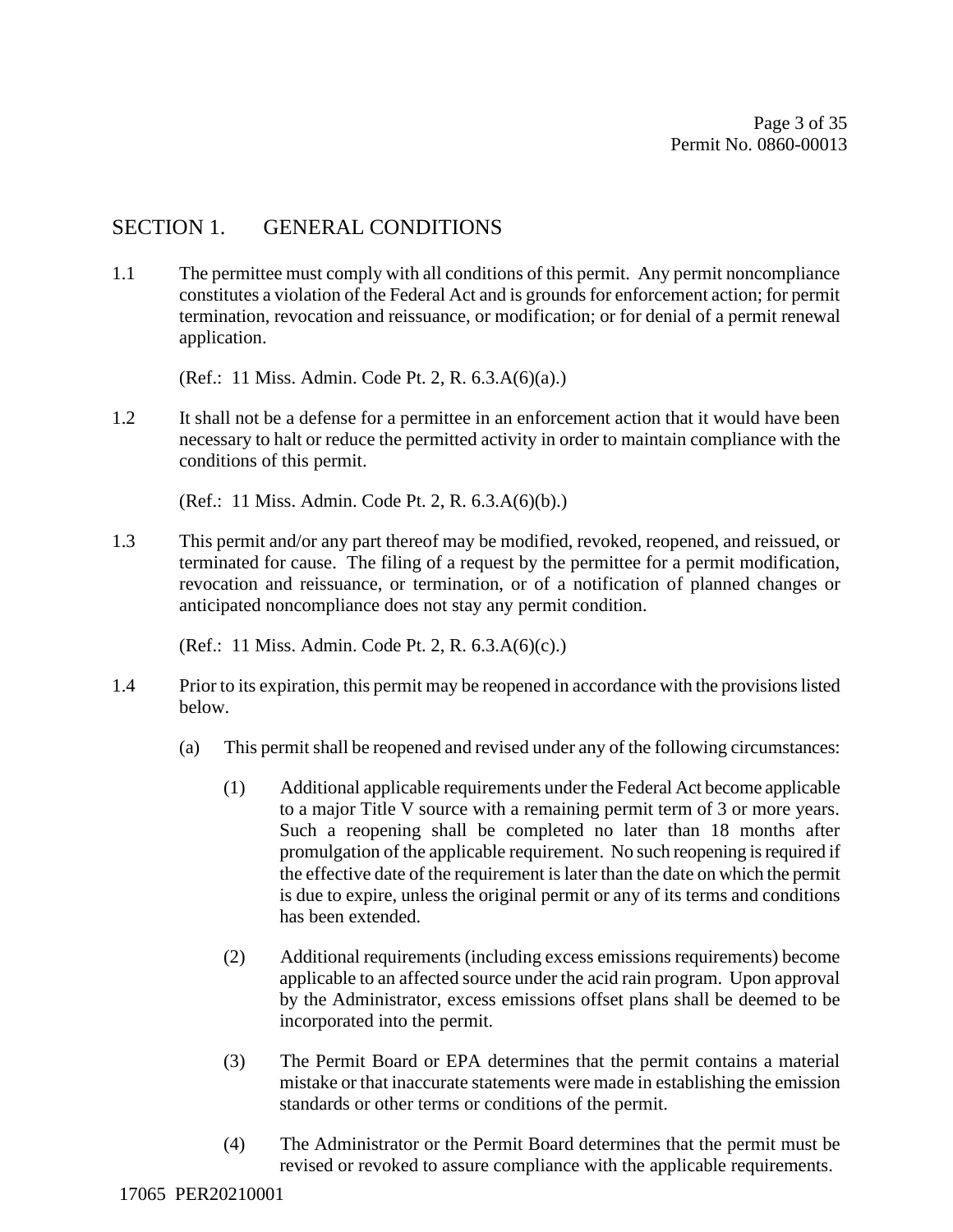- (b) Proceedings to reopen and issue this permit shall follow the same procedures as apply to initial permit issuance and shall only affect those parts of the permit for which cause to reopen exists. Such reopening shall be made as expeditiously as practicable.
- (c) Reopenings shall not be initiated before a notice of such intent is provided to the Title V source by the DEQ at least 30 days in advance of the date that the permit is to be reopened, except that the Permit Board may provide a shorter time period in the case of an emergency.

(Ref.: 11 Miss. Admin. Code Pt. 2, R. 6.4.G.)

1.5 The permittee shall furnish to the DEQ within a reasonable time any information the DEQ may request in writing to determine whether cause exists for modifying, revoking and reissuing, or terminating the permit or to determine compliance with the permit. Upon request, the permittee shall also furnish to the DEQ copies of records required to be kept by the permittee or, for information to be confidential, the permittee shall furnish such records to DEQ along with a claim of confidentiality. The permittee may furnish such records directly to the Administrator along with a claim of confidentiality.

(Ref.: 11 Miss. Admin. Code Pt. 2, R. 6.3.A(6)(e).)

1.6 This permit does not convey any property rights of any sort, or any exclusive privilege.

(Ref.: 11 Miss. Admin. Code Pt. 2, R. 6.3.A(6)(d).)

1.7 The provisions of this permit are severable. If any provision of this permit, or the application of any provision of this permit to any circumstances, is challenged or held invalid, the validity of the remaining permit provisions and/or portions thereof or their application to other persons or sets of circumstances, shall not be affected thereby.

(Ref.: 11 Miss. Admin. Code Pt. 2, R. 6.3.A(5).)

- 1.8 The permittee shall pay to the DEQ an annual permit fee. The amount of fee shall be determined each year based on the provisions of regulated pollutants for fee purposes and the fee schedule specified in the Commission on Environmental Quality's order which shall be issued in accordance with the procedure outlined in Regulation 11 Miss. Admin. Code Pt. 2, Ch. 6.
	- (a) For purposes of fee assessment and collection, the permittee shall elect for actual or allowable emissions to be used in determining the annual quantity of emissions unless the Commission determines by order that the method chosen by the applicant for calculating actual emissions fails to reasonably represent actual emissions. Actual emissions shall be calculated using emission monitoring data or direct emissions measurements for the pollutant(s); mass balance calculations such as the amounts of the pollutant(s) entering and leaving process equipment and where mass balance calculations can be supported by direct measurement of process parameters, such direct measurement data shall be supplied; published emission factors such as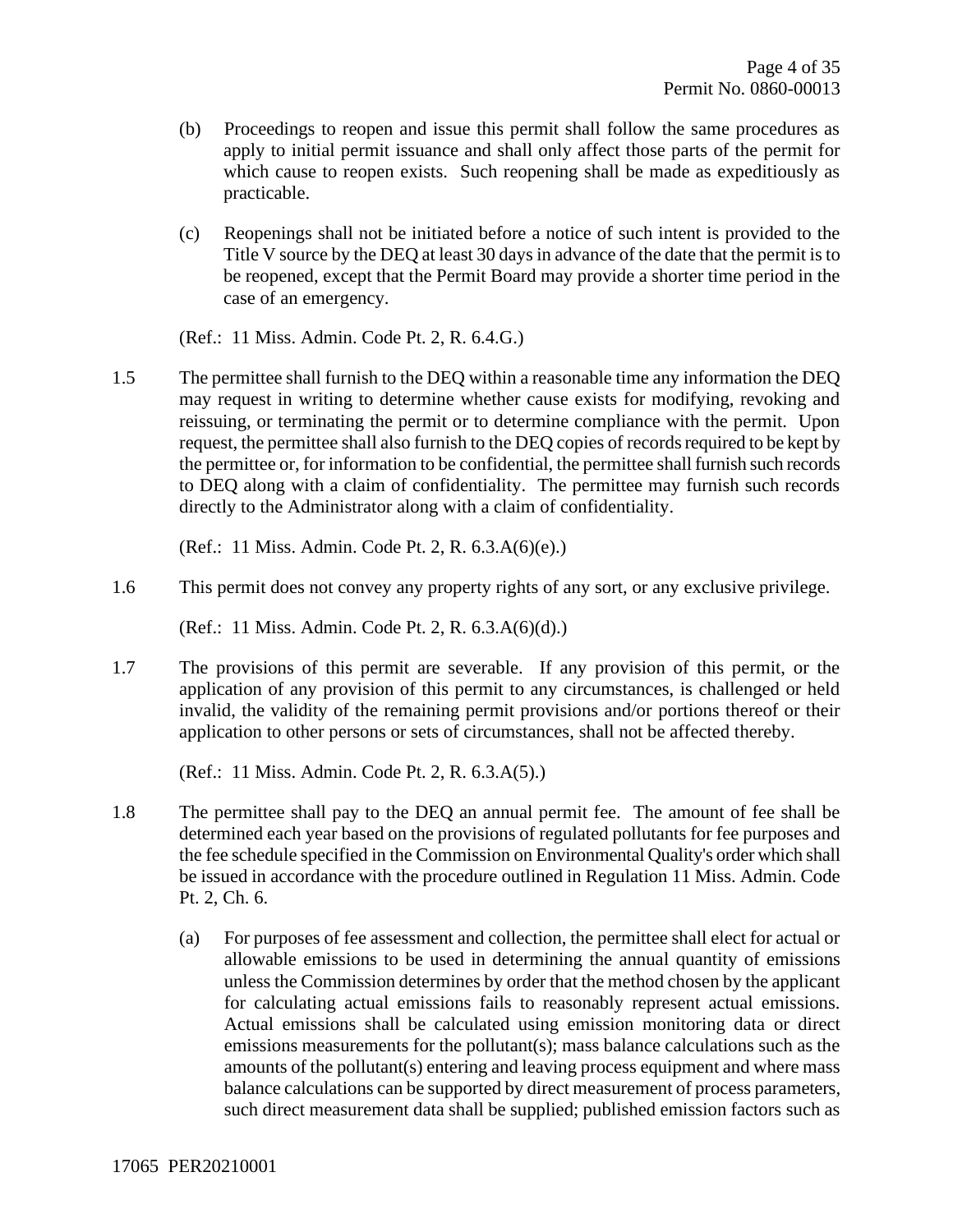those relating release quantities to throughput or equipment type (e.g., air emission factors); or other approaches such as engineering calculations (e.g., estimating volatilization using published mathematical formulas) or best engineering judgments where such judgments are derived from process and/or emission data which supports the estimates of maximum actual emission.

(Ref.: 11 Miss. Admin. Code Pt. 2, R. 6.6.A(2).)

(b) If the Commission determines that there is not sufficient information available on a facility's emissions, the determination of the fee shall be based upon the permitted allowable emissions until such time as an adequate determination of actual emissions is made. Such determination may be made anytime within one year of the submittal of actual emissions data by the permittee.

(Ref.: 11 Miss. Admin. Code Pt. 2, R. 6.6.A(2).)

(c) If at any time within the year the Commission determines that the information submitted by the permittee on actual emissions is insufficient or incorrect, the permittee will be notified of the deficiencies and the adjusted fee schedule. Past due fees from the adjusted fee schedule will be paid on the next scheduled quarterly payment time.

(Ref.: 11 Miss. Admin. Code Pt. 2, R. 6.6.D(2).)

(d) The fee shall be due September 1 of each year. By July 1 of each year, the permittee shall submit an inventory of emissions for the previous year on which the fee is to be assessed. The permittee may elect a quarterly payment method of four (4) equal payments; notification of the election of quarterly payments must be made to the DEQ by the first payment date of September 1. The permittee shall be liable for penalty as prescribed by State Law for failure to pay the fee or quarterly portion thereof by the date due.

(Ref.: 11 Miss. Admin. Code Pt. 2, R. 6.6.D.)

(e) If in disagreement with the calculation or applicability of the Title V permit fee, the permittee may petition the Commission in writing for a hearing in accordance with State Law. Any disputed portion of the fee for which a hearing has been requested will not incur any penalty or interest from and after the receipt by the Commission of the hearing petition.

(Ref.: 11 Miss. Admin. Code Pt. 2, R. 6.6.C.)

1.9 No permit revision shall be required under any approved economic incentives, marketable permits, emissions trading and other similar programs or processes for changes that are provided for in this permit.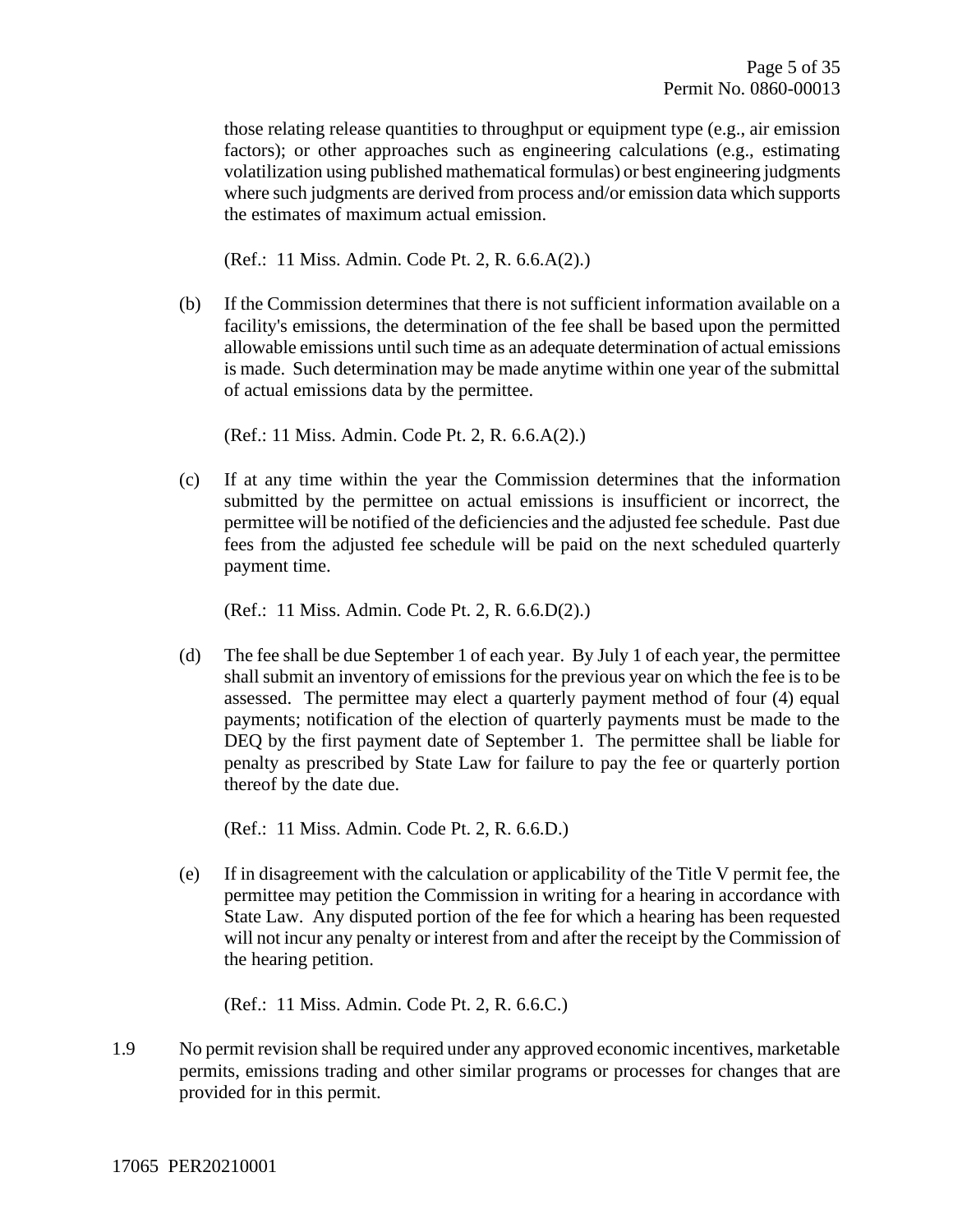(Ref.: 11 Miss. Admin. Code Pt. 2, R. 6.3.A(8).)

1.10 Any document required by this permit to be submitted to the DEQ shall contain a certification by a responsible official that states that, based on information and belief formed after reasonable inquiry, the statements and information in the document are true, accurate, and complete.

(Ref.: 11 Miss. Admin. Code Pt. 2, R. 6.2.E.)

- 1.11 The permittee shall allow the DEQ, or an authorized representative, upon the presentation of credentials and other documents as may be required by law, to perform the following:
	- (a) enter upon the permittee's premises where a Title V source is located or emissionsrelated activity is conducted, or where records must be kept under the conditions of this permit;
	- (b) have access to and copy, at reasonable times, any records that must be kept under the conditions of this permit;
	- (c) inspect at reasonable times any facilities, equipment (including monitoring and air pollution control equipment), practices, or operations regulated or required under the permit; and
	- (d) as authorized by the Federal Act, sample or monitor, at reasonable times, substances or parameters for the purpose of assuring compliance with the permit or applicable requirements.

(Ref.: 11 Miss. Admin. Code Pt. 2, R. 6.3.C(2).)

1.12 Except as otherwise specified or limited herein, the permittee shall have necessary sampling ports and ease of accessibility for any new air pollution control equipment, obtained after May 8, 1970, and vented to the atmosphere.

(Ref.: 11 Miss. Admin. Code Pt. 2, R. 1.3.I(1).)

1.13 Except as otherwise specified or limited herein, the permittee shall provide the necessary sampling ports and ease of accessibility when deemed necessary by the Permit Board for air pollution control equipment that was in existence prior to May 8, 1970.

(Ref.: 11 Miss. Admin. Code Pt. 2, R. 1.3.I(2).)

1.14 Compliance with the conditions of this permit shall be deemed compliance with any applicable requirements as of the date of permit issuance where such applicable requirements are included and are specifically identified in the permit or where the permit contains a determination, or summary thereof, by the Permit Board that requirements specifically identified previously are not applicable to the source.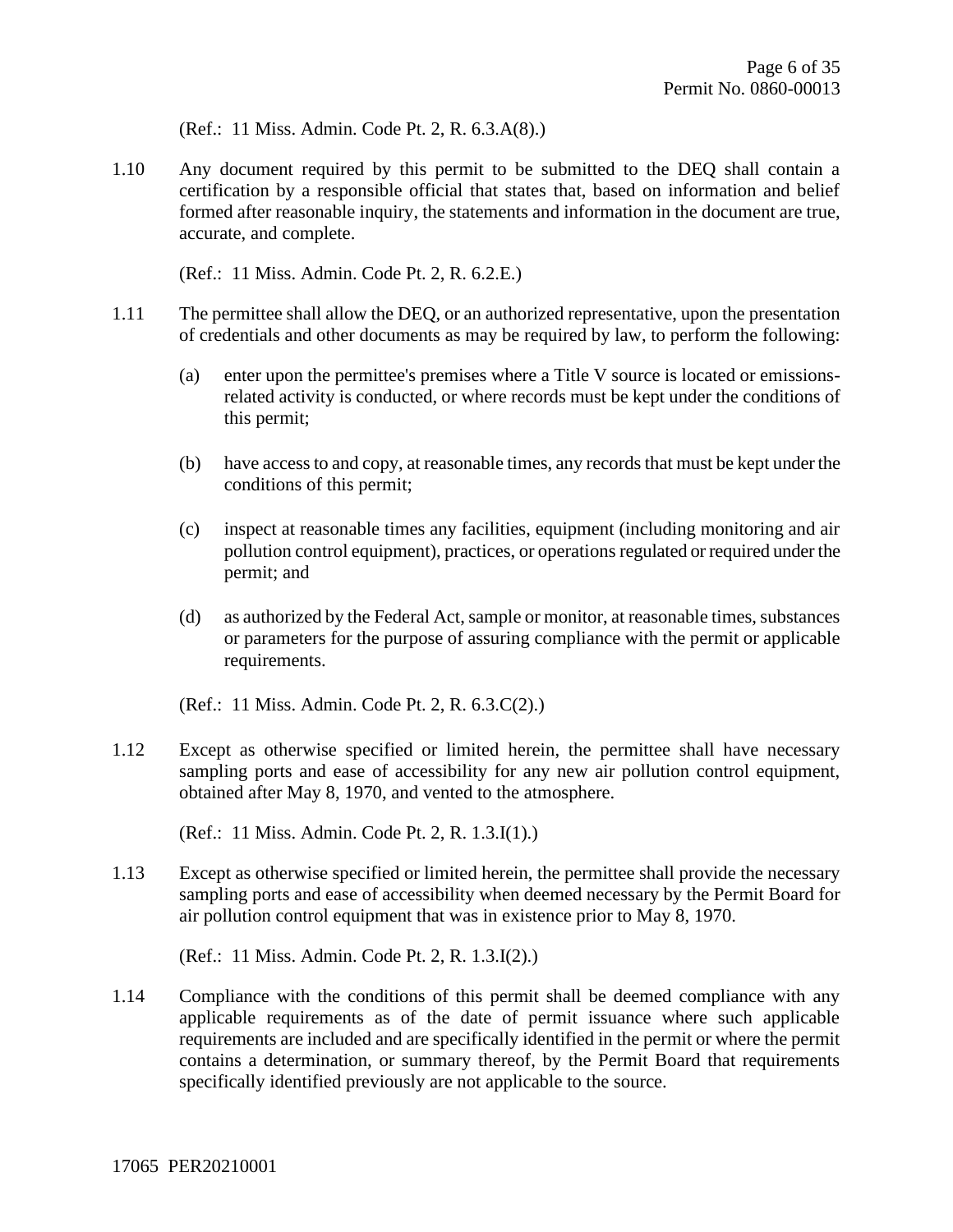(Ref.: 11 Miss. Admin. Code Pt. 2, R. 6.3.F(1).)

- 1.15 Nothing in this permit shall alter or affect the following:
	- (a) the provisions of Section 303 of the Federal Act (emergency orders), including the authority of the Administrator under that section;
	- (b) the liability of an owner or operator of a source for any violation of applicable requirements prior to or at the time of permit issuance;
	- (c) the applicable requirements of the acid rain program, consistent with Section 408(a) of the Federal Act.
	- (d) the ability of EPA to obtain information from a source pursuant to Section 114 of the Federal Act.
	- (Ref.: 11 Miss. Admin. Code Pt. 2, R. 6.3.F(2).)
- 1.16 The permittee shall comply with the requirement to register a Risk Management Plan if permittee's facility is required pursuant to Section 112(r) of the Act to register such a plan.

(Ref.: 11 Miss. Admin. Code Pt. 2, R. 6.3.H.)

1.17 Expiration of this permit terminates the permittee's right to operate unless a timely and complete renewal application has been submitted. A timely application is one which is submitted at least six (6) months prior to expiration of the Title V permit. If the permittee submits a timely and complete application, the failure to have a Title V permit is not a violation of regulations until the Permit Board takes final action on the permit application. This protection shall cease to apply if, subsequent to the completeness determination, the permittee fails to submit by the deadline specified in writing by the DEQ any additional information identified as being needed to process the application.

(Ref.: 11 Miss. Admin. Code Pt. 2, R. 6.4.C(2)., R. 6.4.B., and R. 6.2.A(1)(c).)

- 1.18 The permittee is authorized to make changes within their facility without requiring a permit revision (ref: Section 502(b)(10) of the Act) if:
	- (a) the changes are not modifications under any provision of Title I of the Act;
	- (b) the changes do not exceed the emissions allowable under this permit;
	- (c) the permittee provides the Administrator and the Department with written notification in advance of the proposed changes (at least seven (7) days, or such other time frame as provided in other regulations for emergencies) and the notification includes: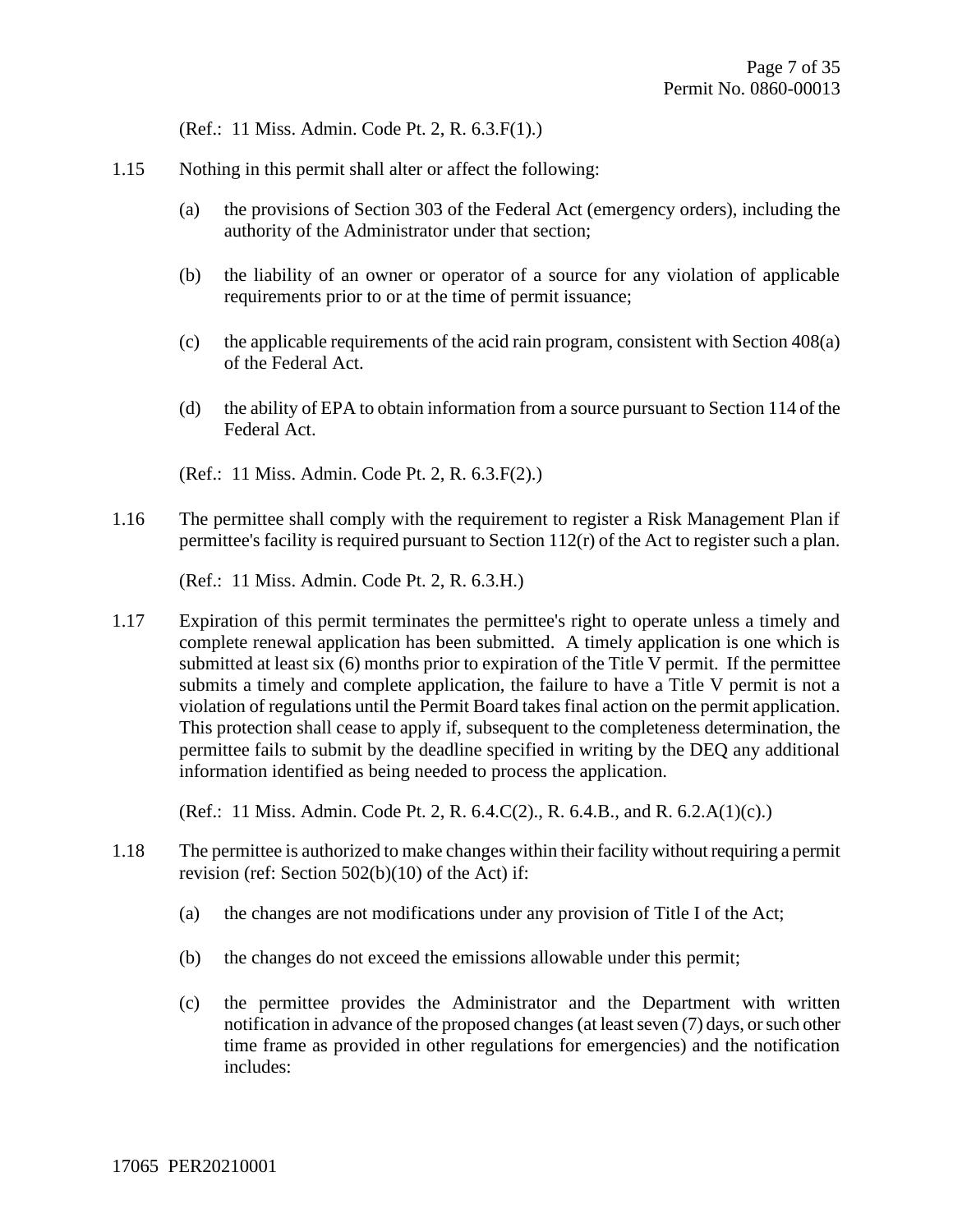- (1) a brief description of the change(s),
- (2) the date on which the change will occur,
- (3) any change in emissions, and
- (4) any permit term or condition that is no longer applicable as a result of the change;
- (d) the permit shield shall not apply to any Section  $502(b)(10)$  change.

(Ref.: 11 Miss. Admin. Code Pt. 2, R. 6.4.F(1).)

1.19 Should the Executive Director of the Mississippi Department of Environmental Quality declare an Air Pollution Emergency Episode, the permittee will be required to operate in accordance with the permittee's previously approved Emissions Reduction Schedule or, in the absence of an approved schedule, with the appropriate requirements specified in 11 Miss. Admin. Code Pt. 2, Ch. 3., "Regulations for the Prevention of Air Pollution Emergency Episodes" for the level of emergency declared.

(Ref.: 11 Miss. Admin. Code Pt. 2, Ch. 3.)

- 1.20 Except as otherwise provided herein, a modification of the facility may require a Permit to Construct in accordance with the provisions of Regulations 11 Miss. Admin. Code Pt. 2, Ch. 2., "Permit Regulations for the Construction and/or Operation of Air Emissions Equipment," and may require modification of this permit in accordance with Regulations 11 Miss. Admin. Code Pt. 2, Ch. 6., "Air Emissions Operating Permit Regulations for the Purposes of Title V of the Federal Clean Air Act." Modification is defined as [a]ny physical change in or change in the method of operation of a facility which increases the actual emissions or the potential uncontrolled emissions of any air pollutant subject to regulation under the Federal Act emitted into the atmosphere by that facility or which results in the emission of any air pollutant subject to regulation under the Federal Act into the atmosphere not previously emitted. A physical change or change in the method of operation shall not include:
	- (a) routine maintenance, repair, and replacement;
	- (b) use of an alternative fuel or raw material by reason of an order under Sections 2 (a) and (b) of the Federal Energy Supply and Environmental Coordination Act of 1974 (or any superseding legislation) or by reason of a natural gas curtailment plan pursuant to the Federal Power Act;
	- (c) use of an alternative fuel by reason of an order or rule under Section 125 of the Federal Act;
	- (d) use of an alternative fuel or raw material by a stationary source which: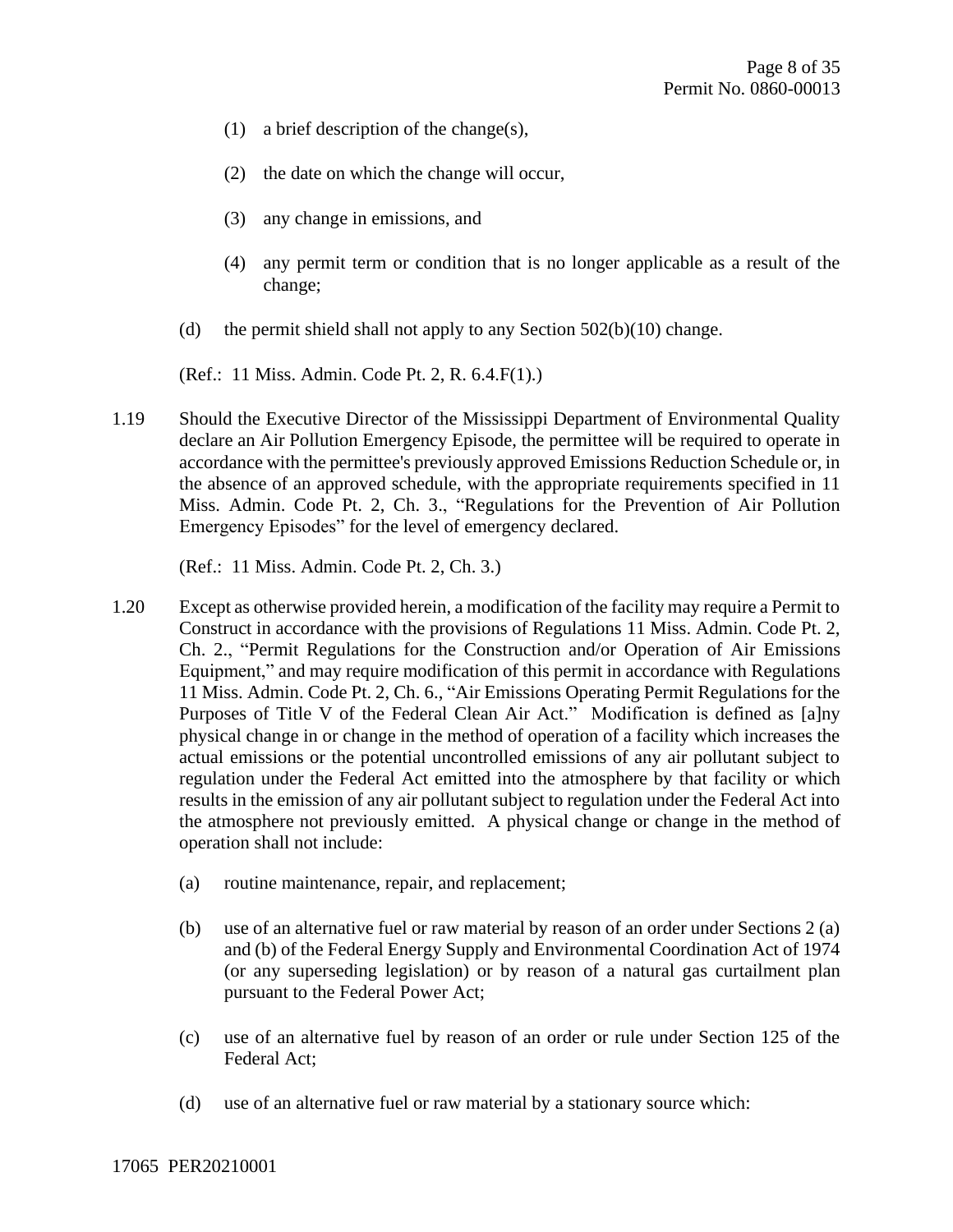- (1) the source was capable of accommodating before January 6, 1975, unless such change would be prohibited under any federally enforceable permit condition which was established after January 6, 1975, pursuant to 40 CFR 52.21 or under regulations approved pursuant to 40 CFR 51, Subpart I, or 40 CFR 51.166; or
- (2) the source is approved to use under any permit issued under 40 CFR 52.21 or under regulations approved pursuant to 40 CFR Part 51, Subpart I, or 40 CFR 51.166;
- (e) an increase in the hours of operation or in the production rate unless such change would be prohibited under any federally enforceable permit condition which was established after January 6, 1975, pursuant to 40 CFR 52.21 or under regulations approved pursuant to 40 CFR Subpart I or 40 CFR 51.166; or
- (f) any change in ownership of the stationary source.

(Ref.: 11 Miss. Admin. Code Pt. 2, R. 2.1.C(15).)

1.21 Any change in ownership or operational control must be approved by the Permit Board.

(Ref.: 11 Miss. Admin. Code Pt. 2, R. 6.4.D(4).)

1.22 This permit is a Federally approved operating permit under Title V of the Federal Clean Air Act as amended in 1990. All terms and conditions, including any designed to limit the source's potential to emit, are enforceable by the Administrator and citizens under the Federal Act as well as the Commission.

(Ref.: 11 Miss. Admin. Code Pt. 2, R. 6.3.B(1).)

- 1.23 Except as otherwise specified or limited herein, the open burning of residential, commercial, institutional, or industrial solid waste, is prohibited. This prohibition does not apply to infrequent burning of agricultural wastes in the field, silvicultural wastes for forest management purposes, land-clearing debris, debris from emergency clean-up operations, and ordnance. Open burning of land-clearing debris must not use starter or auxiliary fuels which cause excessive smoke (rubber tires, plastics, etc.); must not be performed if prohibited by local ordinances; must not cause a traffic hazard; must not take place where there is a High Fire Danger Alert declared by the Mississippi Forestry Commission or Emergency Air Pollution Episode Alert imposed by the Executive Director and must meet the following buffer zones.
	- (a) Open burning without a forced-draft air system must not occur within 500 yards of an occupied dwelling.
	- (b) Open burning utilizing a forced-draft air system on all fires to improve the combustion rate and reduce smoke may be done within 500 yards of but not within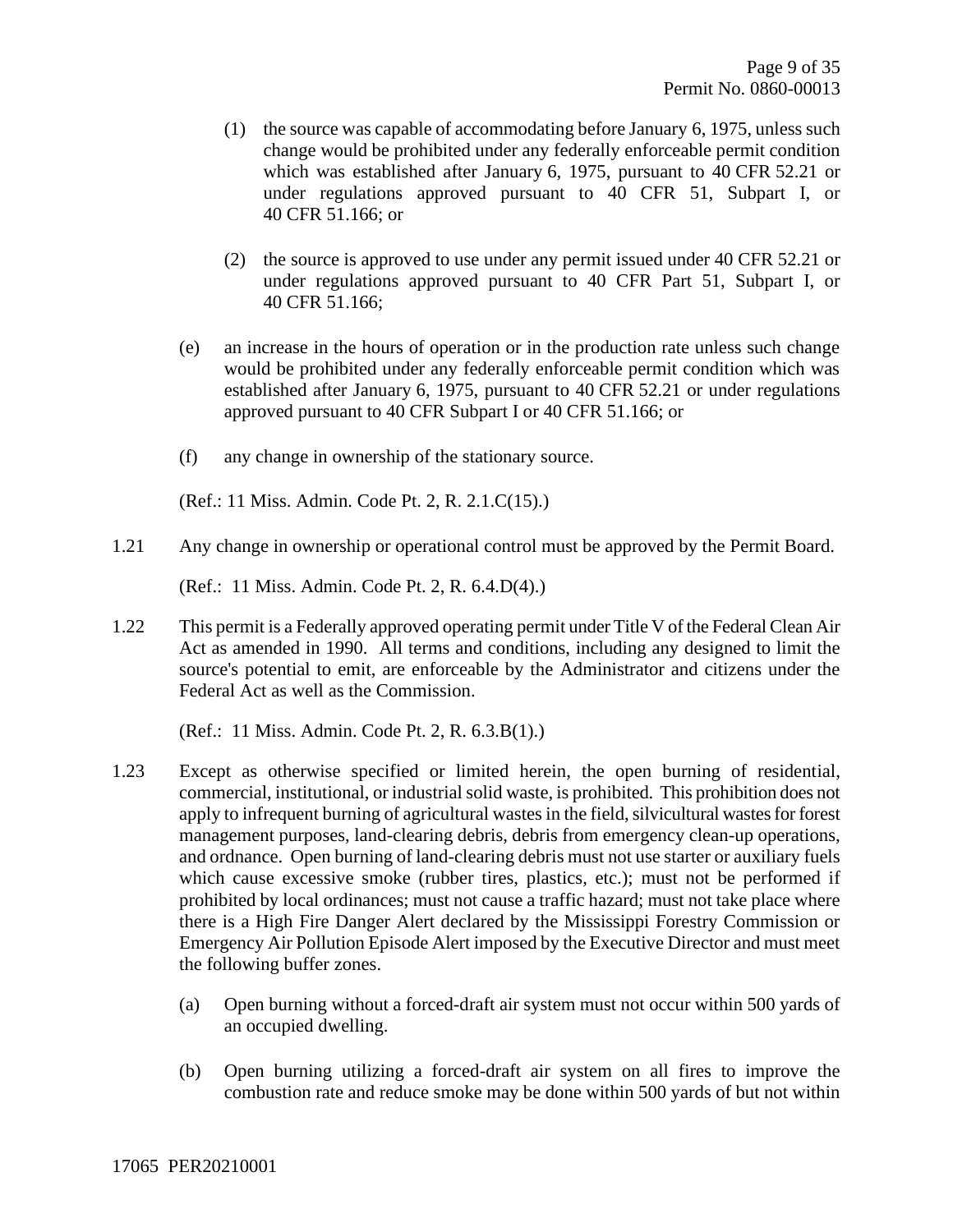50 yards of an occupied dwelling.

(c) Burning must not occur within 500 yards of commercial airport property, private airfields, or marked off-runway aircraft approach corridors unless written approval to conduct burning is secured from the proper airport authority, owner or operator.

(Ref.: 11 Miss. Admin. Code Pt. 2, R. 1.3.G.)

- 1.24 Except as otherwise specified herein, the permittee shall be subject to the following provision with respect to emergencies:
	- (a) Except as otherwise specified herein, an "emergency" means any situation arising from sudden and reasonably unforeseeable events beyond the control of the source, including acts of God, which situation requires immediate corrective action to restore normal operation, and that causes the source to exceed a technology-based emission limitation under the permit, due to unavoidable increases in emissions attributable to the emergency. An emergency shall not include noncompliance to the extent caused by improperly designed equipment, lack of preventative maintenance, careless or improper operation, or operator error.
	- (b) An emergency constitutes an affirmative defense to an action brought for noncompliance with such technology-based emission limitations if the conditions specified in (c) following are met.
	- (c) The affirmative defense of emergency shall be demonstrated through properly signed contemporaneous operating logs, or other relevant evidence that include information as follows:
		- (1) an emergency occurred and that the permittee can identify the cause(s) of the emergency;
		- (2) the permitted facility was at the time being properly operated;
		- (3) during the period of the emergency the permittee took all reasonable steps to minimize levels of emissions that exceeded the emission standards, or other requirements in the permit; and
		- (4) the permittee submitted notice of the emergency to the DEQ within 2 working days of the time when emission limitations were exceeded due to the emergency. This notice must contain a description of the emergency, any steps taken to mitigate emissions, and corrective actions taken.
	- (d) In any enforcement proceeding, the permittee seeking to establish the occurrence of an emergency has the burden of proof.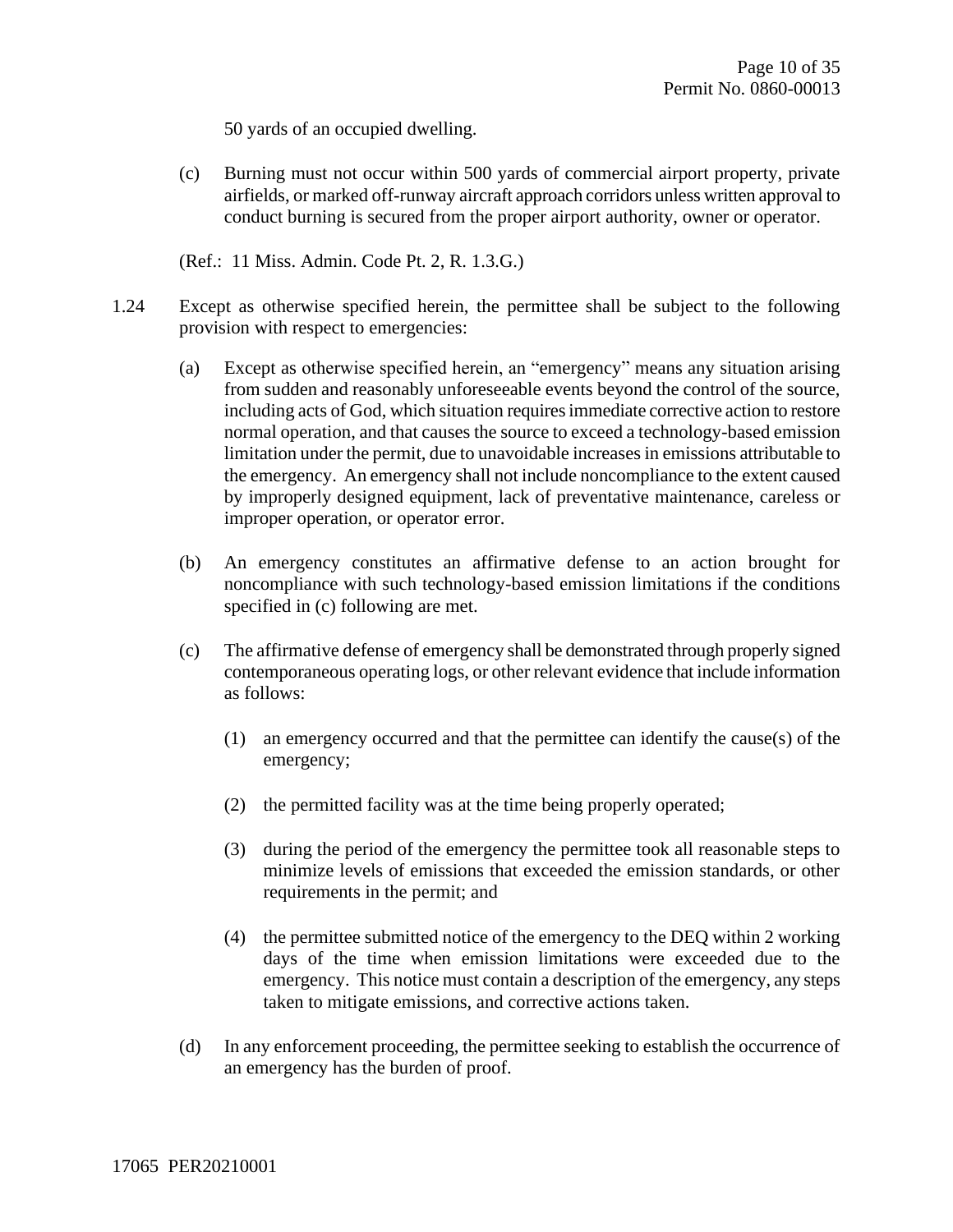(e) This provision is in addition to any emergency or upset provision contained in any applicable requirement specified elsewhere herein.

(Ref.: 11 Miss. Admin. Code Pt. 2, R. 6.3.G.)

- 1.25 Except as otherwise specified herein, the permittee shall be subject to the following provisions with respect to upsets, startups, and shutdowns.
	- (a) Upsets (as defined in 11 Miss. Admin. Code Pt. 2, R. 1.2.)
		- (1) For an upset, the Commission may pursue an enforcement action for noncompliance with an emission standard or other requirement of an applicable rule, regulation, or permit. In determining whether to pursue enforcement action, and/or the appropriate enforcement action to take, the Commission may consider whether the source has demonstrated through properly signed contemporaneous operating logs or other relevant evidence the following:
			- (i) An upset occurred and that the source can identify the cause(s) of the upset;
			- (ii) The source was at the time being properly operated;
			- (iii) During the upset the source took all reasonable steps to minimize levels of emissions that exceeded the emission standard or other requirement of an applicable rule, regulation, or permit;
			- (iv) That within 5 working days of the time the upset began, the source submitted a written report to the Department describing the upset, the steps taken to mitigate excess emissions or any other noncompliance, and the corrective actions taken and;
			- (v) That as soon as practicable but no later than 24 hours of becoming aware of an upset that caused an immediate adverse impact to human health or the environment beyond the source boundary or caused a general nuisance to the public, the source provided notification to the Department.
		- (2) In any enforcement proceeding by the Commission, the source seeking to establish the occurrence of an upset has the burden of proof.
		- (3) This provision is in addition to any upset provision contained in any applicable requirement.
		- (4) These upset provisions apply only to enforcement actions by the Commission and are not intended to prohibit EPA or third party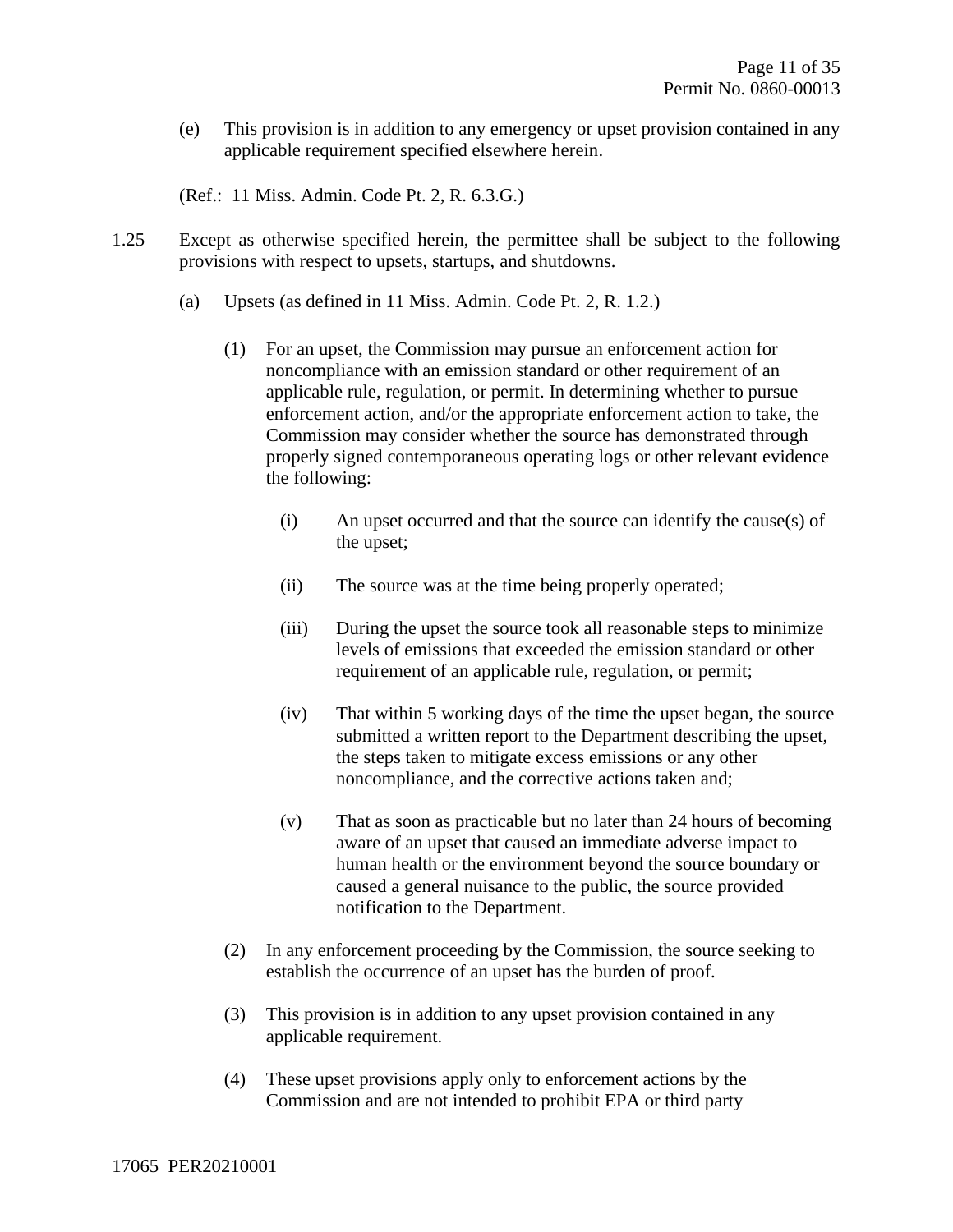enforcement actions.

- (b) Startups and Shutdowns (as defined in 11 Miss. Admin. Code Pt. 2, R. 1.2.)
	- (1) Startups and shutdowns are part of normal source operation. Emission limitations apply during startups and shutdowns unless source specific emission limitations or work practice standards for startups and shutdowns are defined by an applicable rule, regulation, or permit.
	- (2) Where the source is unable to comply with existing emission limitations established under the State Implementation Plan (SIP) and defined in this regulation, 11 Mississippi Administrative Code, Part 2, Chapter 1, the Department will consider establishing source specific emission limitations or work practice standards for startups and shutdowns. Source specific emission limitations or work practice standards established for startups and shutdowns are subject to the requirements prescribed in 11 Miss. Admin. Code Pt. 2, R.  $1.10.B(2)(a)$  through (e).
	- (3) Where an upset as defined in Rule 1.2 occurs during startup or shutdown, see the upset requirements above.

(Ref.: 11 Miss. Admin. Code Pt. 2, R. 1.10.)

1.26 The permittee shall comply with all applicable standards for demolition and renovation activities pursuant to the requirements of 40 CFR Part 61, Subpart M, as adopted by reference in Regulation 11 Miss Admin. Code Pt. 2, R. 1.8. The permittee shall not be required to obtain a modification of this permit in order to perform the referenced activities.

(Ref.: 11 Miss. Admin. Code Pt. 2, R. 1.8.)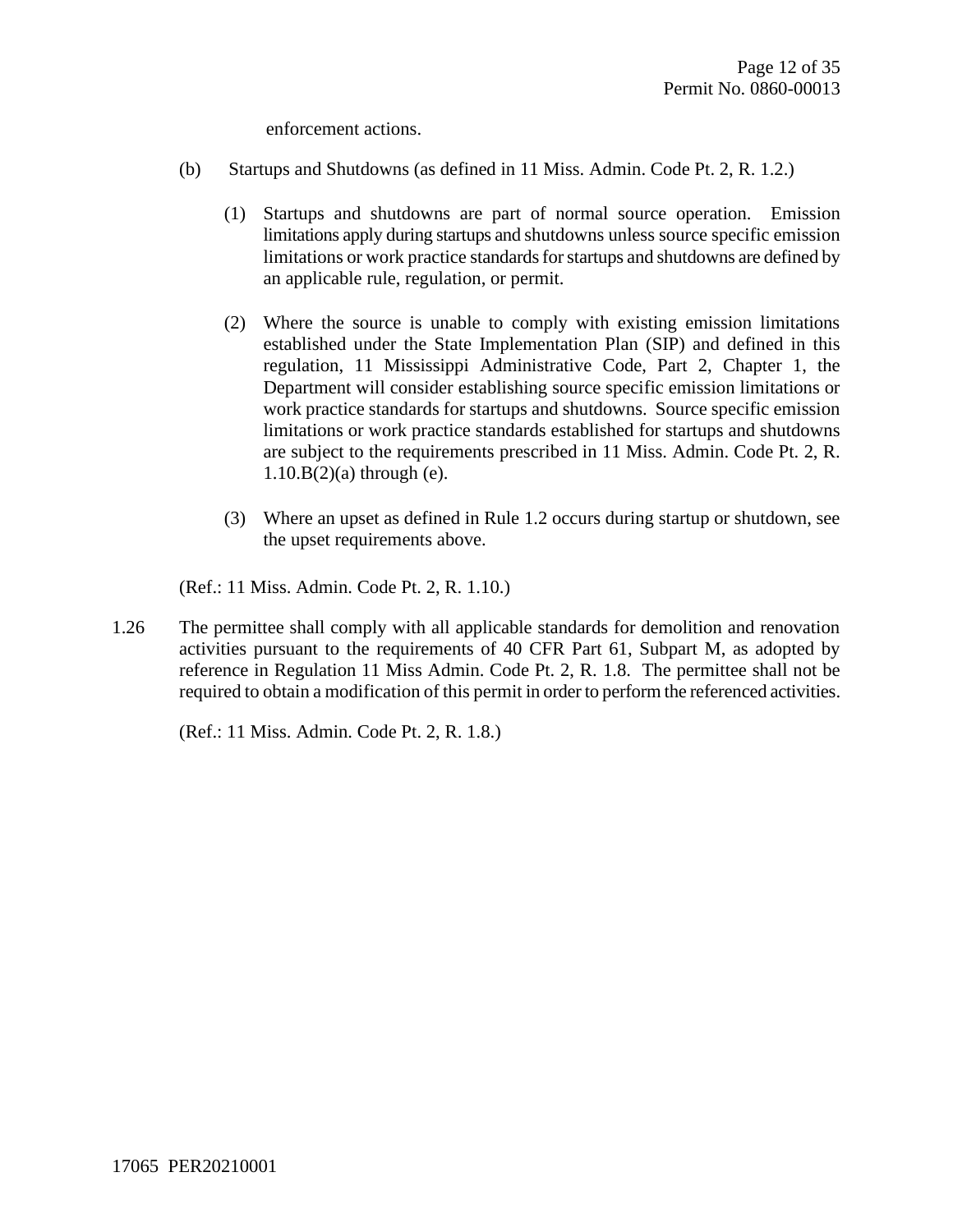### SECTION 2. EMISSION POINTS & POLLUTION CONTROL DEVICES

| <b>Emission Point</b> | Description                                                                                                                                                                                                                     |
|-----------------------|---------------------------------------------------------------------------------------------------------------------------------------------------------------------------------------------------------------------------------|
| AA-000                | Facility-wide Fugitive Emissions                                                                                                                                                                                                |
| AA-001                | BTEX Eliminator No. 1 (Controlled by Emission Point AA-002)                                                                                                                                                                     |
| AA-002                | 2.0 MMBTU/hr Natural Gas Glycol Dehydration Reboiler #1                                                                                                                                                                         |
| $AA-003$              | 2.0 MMBTU/hr Natural Gas Glycol Dehydration Reboiler #2                                                                                                                                                                         |
| $AA-004$              | 400 MMSCF/D Glycol Dehydration Still Vent #1 with emissions routed to Emission Point AA-001,<br>which is controlled by Emission Point AA-002                                                                                    |
| AA-005                | 400 MMSCF/D Glycol Dehydration Still Vent #2 with emissions routed to Emission Point AB-002,<br>which is controlled by Emission Point AA-003                                                                                    |
| AA-006                | Caterpillar Model G16CM34 8,180 Brake Horsepower (BHP) (48.29 MMBTU/Hr) natural gas-fired,<br>four stroke lean burn (4SLB) Spark Ignition (SI) Compressor Engine (Unit A) with emissions controlled<br>by an oxidation catalyst |
| AA-007                | Caterpillar Model G16CM34 8,180 BHP (48.29 MMBTU/Hr) natural gas-fired 4SLB SI Compressor<br>Engine (Unit B) with emissions controlled by an oxidation catalyst                                                                 |
| AA-008                | Caterpillar Model G16CM34 8,180 BHP (48.29 MMBTU/Hr) natural gas-fired 4SLB SI Compressor<br>Engine (Unit C) with emissions controlled by an oxidation catalyst                                                                 |
| AA-009                | Caterpillar Model G16CM34 8,180 BHP (48.29 MMBTU/Hr) natural gas-fired 4SLB SI Compressor<br>Engine (Unit D) with emissions controlled by an oxidation catalyst                                                                 |
| AA-013                | Caterpillar Model G16CM34 8,180 BHP (48.29 MMBTU/Hr) natural gas-fired 4SLB SI Compressor<br>Engine (Unit E) with emissions controlled by an oxidation catalyst                                                                 |
| AA-014                | Caterpillar Model G16CM34 8,180 BHP (48.29 MMBTU/Hr) natural gas-fired 4SLB SI Compressor<br>Engine (Unit F) with emissions controlled by an oxidation catalyst                                                                 |
| $AA-015$              | Perkins Model 2506D-E15TAG1 689 BHP (4.83 MMBTU/Hr) Perkins diesel-fired Compression<br>Ignition (CI) Emergency Backup Power Generator Engine (T-EMGEN)                                                                         |
| AA-016                | <b>Truck Loading Activities</b>                                                                                                                                                                                                 |
| AA-017                | Maintenance Activities Emissions                                                                                                                                                                                                |
| AA-018                | 10 MMBTU/Hr natural gas-fired Natural Gas Line Heater No. 1                                                                                                                                                                     |
| AA-019                | 10 MMBTU/Hr natural gas-fired Natural Gas Line Heater No. 2                                                                                                                                                                     |
| AA-020                | 10 MMBTU/Hr natural gas-fired Natural Gas Line Heater No. 3                                                                                                                                                                     |
| AB-002                | BTEX Eliminator No. 2 (Controlled by Emission Point AA-003)                                                                                                                                                                     |
| AA-101                | 8,820 Gallon Fixed Roof Oily Water Storage Tank (Facility Ref. No. T-210)                                                                                                                                                       |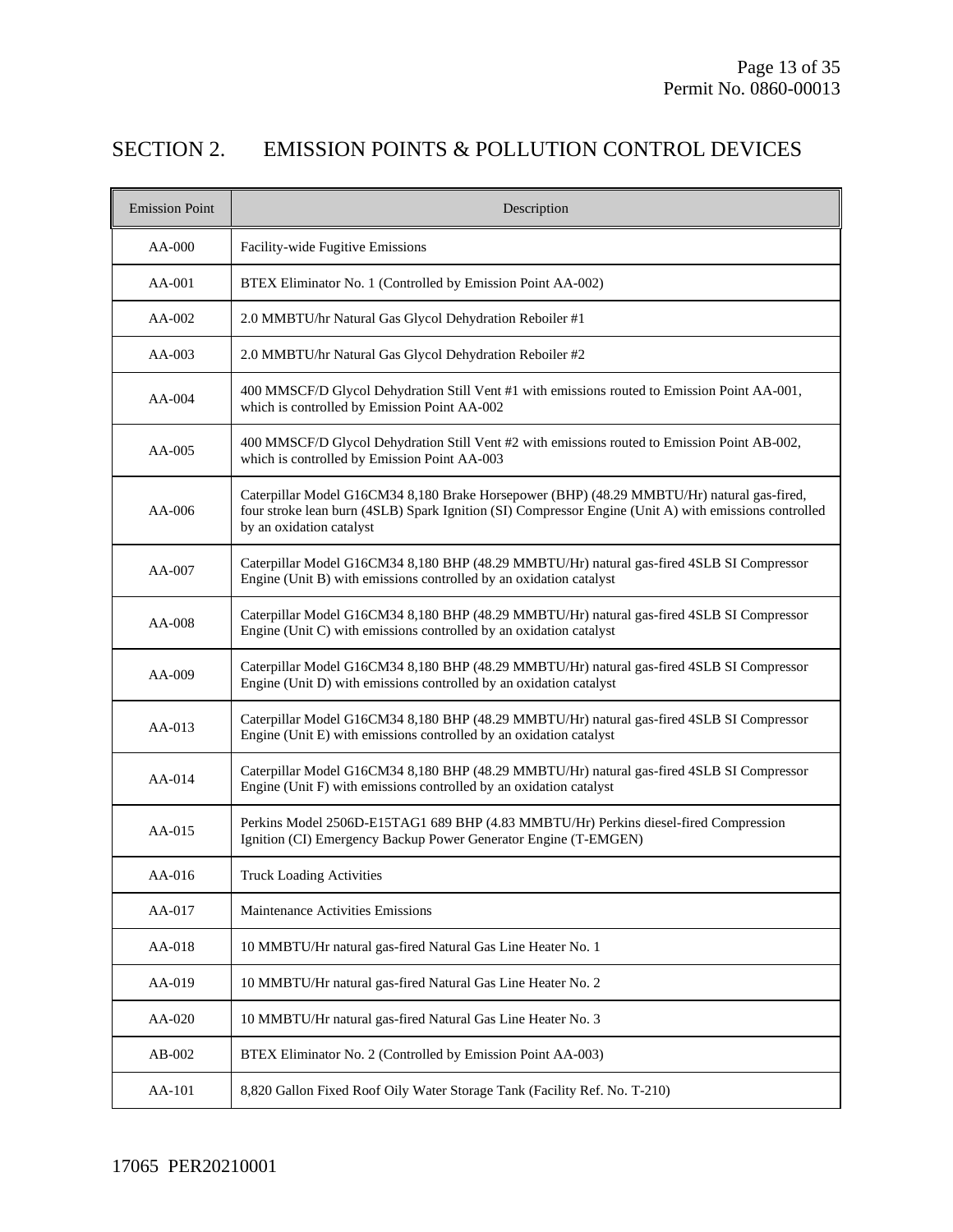| <b>Emission Point</b> | Description                                                                             |
|-----------------------|-----------------------------------------------------------------------------------------|
| $AA-102$              | 8,820 Gallon Fixed Roof Methanol Storage Tank (Facility Ref. No. T-260)                 |
| $AA-103$              | 3,000 Gallon Fixed Roof Triethylene Glycol (TEG) Storage Tank (Facility Ref. No. T-250) |
| $AA-104$              | 8,800 Gallon Fixed Roof Diesel Storage Tank (Facility Ref. No. T-270)                   |
| $AA-105$              | 4,200 Gallon Fixed Roof Coolant (Ambirtrol) Storage Tank (Facility Ref. No. T-220)      |
| $AA-106$              | 4,200 Gallon Fixed Roof Lube Oil Storage Tank (Facility Ref. No. T-230)                 |
| $AA-107$              | 8,820 Gallon Fixed Roof Process Liquids Storage Tank (Facility Ref. No. T-215)          |
| $AA-111$              | 8.820 Gallon Fixed Roof Diesel Storage Tank (Facility Ref. No. D-700)                   |
| $AA-113$              | 4,200 Gallon Fixed Roof Lubricator Oil Storage Tank (Facility Ref. No. T-289)           |
| $AA-115$              | 8,820 Gallon Fixed Roof Used Lube Oil Storage Tank (Facility Ref. No. T-240)            |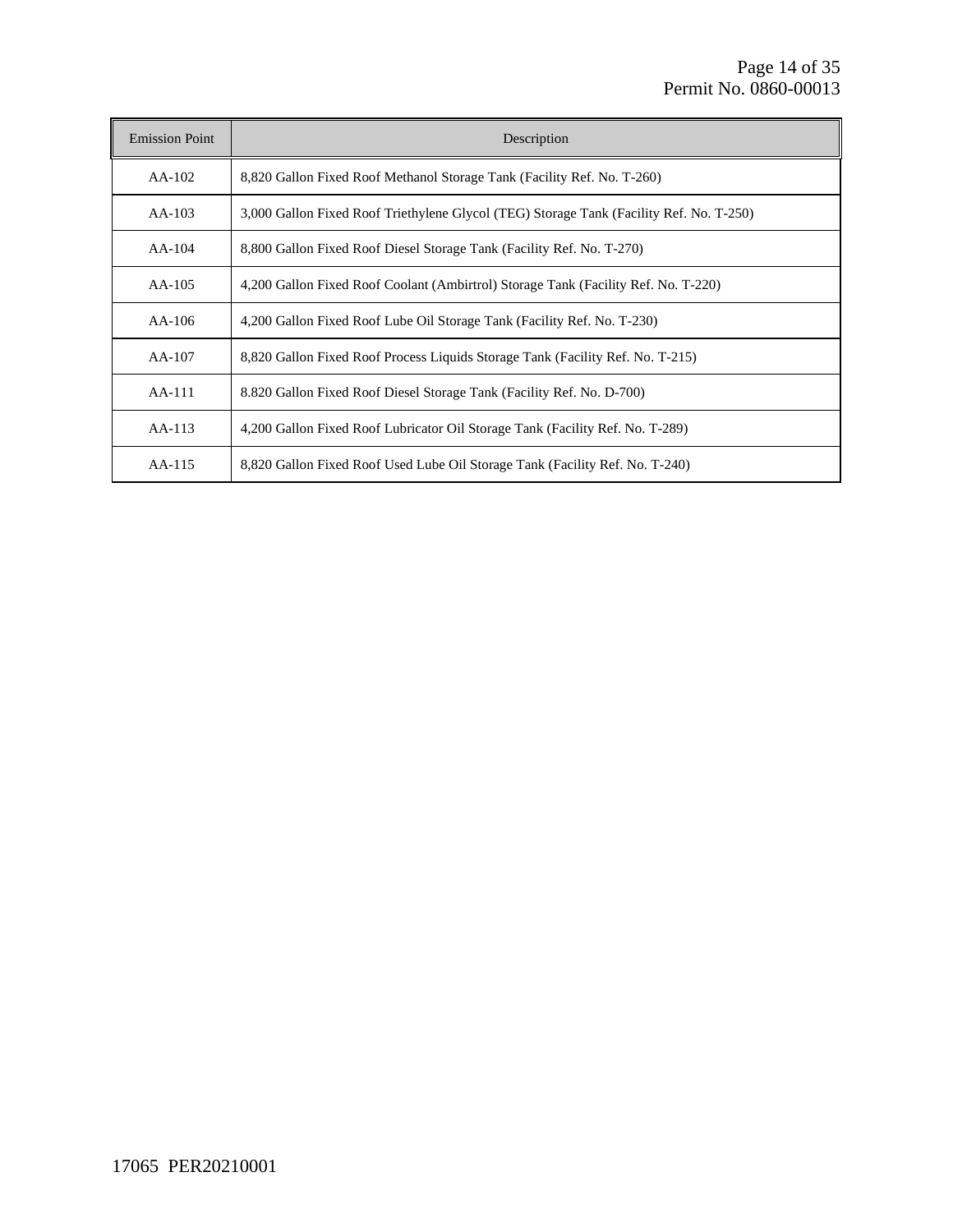#### SECTION 3. EMISSION LIMITATIONS & STANDARDS

#### A. Facility-Wide Emission Limitations & Standards

- 3.A.1 Except as otherwise specified or limited herein, the permittee shall not cause, permit, or allow the emission of smoke from a point source into the open air from any manufacturing, industrial, commercial or waste disposal process which exceeds forty (40) percent opacity subject to the exceptions provided in (a)  $\&$  (b).
	- (a) Startup operations may produce emissions which exceed 40% opacity for up to fifteen (15) minutes per startup in any one hour and not to exceed three (3) startups per stack in any twenty-four (24) hour period.
	- (b) Emissions resulting from soot blowing operations shall be permitted provided such emissions do not exceed 60 percent opacity, and provided further that the aggregate duration of such emissions during any twenty-four (24) hour period does not exceed ten (10) minutes per billion BTU gross heating value of fuel in any one hour.
	- (Ref.: 11 Miss. Admin. Code Pt. 2, R. 1.3.A.)
- 3.A.2 Except as otherwise specified or limited herein, the permittee shall not cause, allow, or permit the discharge into the ambient air from any point source or emissions, any air contaminant of such opacity as to obscure an observer's view to a degree in excess of 40% opacity, equivalent to that provided in Condition 3.A.1. This shall not apply to vision obscuration caused by uncombined water droplets.

(Ref.: 11 Miss. Admin. Code Pt. 2, R. 1.3.B.)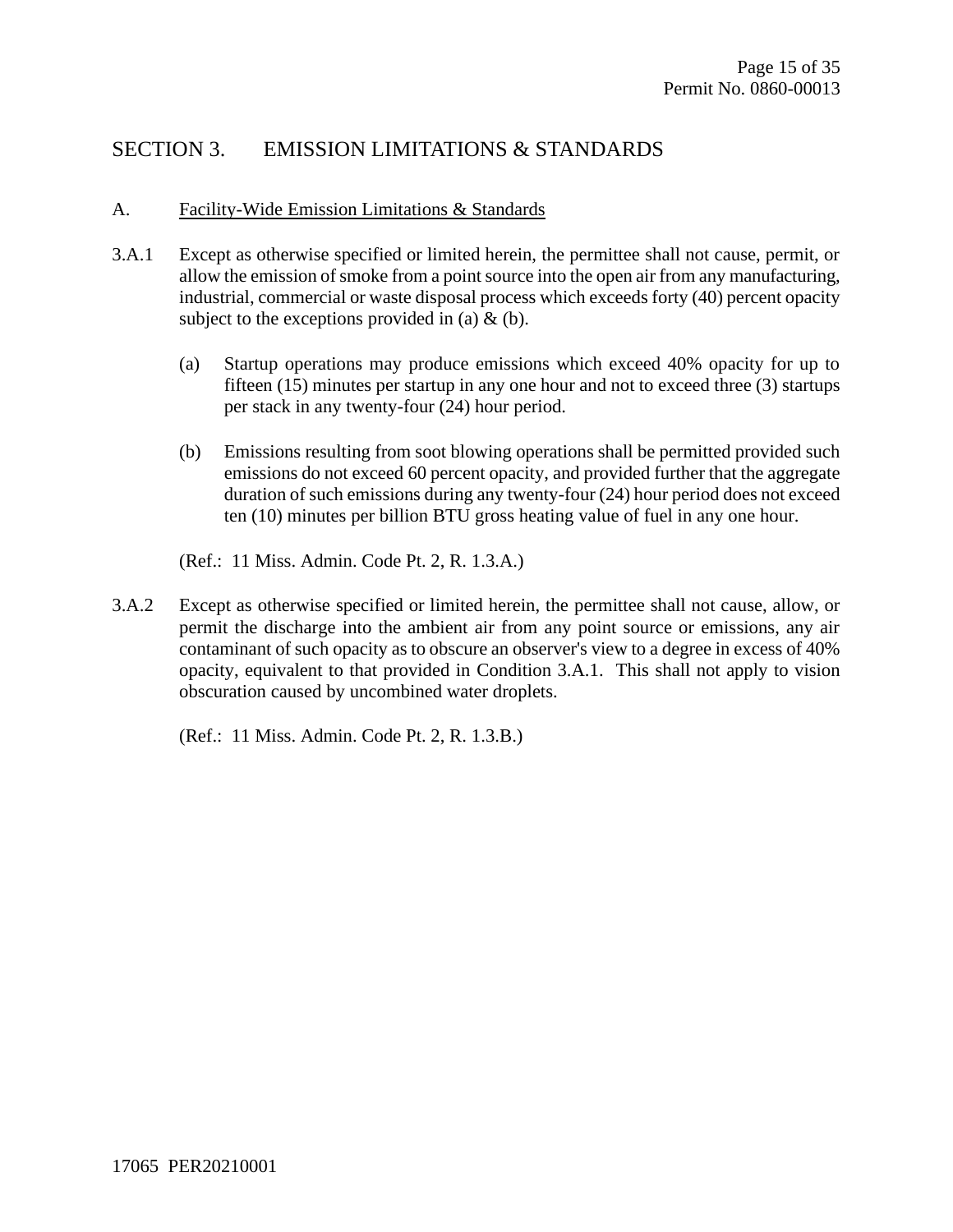| Emission<br>Point(s)                                                 | Applicable Requirement                                                                                                                                                                           | Condition<br>Number(s) | Pollutant /<br>Parameter                      | Limit/Standard                                                                                                                    |
|----------------------------------------------------------------------|--------------------------------------------------------------------------------------------------------------------------------------------------------------------------------------------------|------------------------|-----------------------------------------------|-----------------------------------------------------------------------------------------------------------------------------------|
| AA-002,<br>AA-003,<br>and<br>AA-015                                  | 11 Miss. Admin. Code Pt. 2, R.<br>1.3. $D(1)(a)$                                                                                                                                                 | 3.B.1                  | PM                                            | 0.6 lbs/MMBTU                                                                                                                     |
| AA-002,<br>AA-003,<br>AA-018,<br>AA-019,<br>and<br>AA-020            | 11 Miss. Admin. Code Pt. 2, R.<br>1.4. $A(1)$                                                                                                                                                    | 3.B.2                  | SO <sub>2</sub>                               | 4.8 lbs/MMBTU                                                                                                                     |
| AA-004                                                               | 11 Miss. Admin. Code Pt.2, R.<br>$2.2.B(10)$ .), as established in the<br>Air Title V Permit Issued<br>August 19, 2010 and modified<br>December 26, 2018                                         | 3.B.3                  | Operational<br>Restriction                    | <b>Operational Requirement</b>                                                                                                    |
| AA-005                                                               | 11 Miss. Admin. Code Pt.2, R.<br>$2.2.B(10)$ .), as established in the<br>Air Title V Permit Issued<br>August 19, 2010 and modified<br>December 26, 2018                                         | 3.B.4                  | Operational<br>Restriction                    | <b>Operational Requirement</b>                                                                                                    |
| AA-006<br>through                                                    | 11 Miss. Admin. Code Pt. 2, R.<br>1.3. $D(1)(b)$                                                                                                                                                 | 3.B.5                  | PM                                            | E=0.8808*I -0.1667                                                                                                                |
| AA-009,<br>AA-013,<br>AA-014,<br>AA-018,<br>AA-019,<br>and<br>AA-020 | 11 Miss. Admin. Code Pt.2, R.<br>$2.2.B(10)$ .), as established in the<br>Air Title V Permit issued on<br>August 19, 2010 and modified<br>on November 30, 2012 and<br>modified December 26, 2018 | 3.B.6                  | Operational<br>Restriction                    | <b>Operational Requirement</b>                                                                                                    |
| AA-006<br>through<br>AA-009,<br>AA-013,<br>AA-014,<br>and<br>AA-015  | <b>NESHAP</b> for Stationary<br>Reciprocating Internal<br>Combustion Engines (RICE), 40<br>CFR Part 63, Subpart ZZZZ<br>40 CFR 63.6580, 63.6585(a),<br>and $63.6590(c)(1)$ , Subpart<br>ZZZZ     | 3.B.7                  | <b>HAPs</b>                                   | <b>MACT</b> Applicability                                                                                                         |
| AA-006<br>through<br>AA-009,<br>AA-013,<br>and<br>AA-014             | <b>NSPS</b> for Stationary Spark<br>Ignition Internal Combustion<br>Engines, 40 CFR Part 60,<br>Subpart JJJJ<br>40 CFR 60.4230(a)(4)(i),<br>Subpart JJJJ                                         | 3.B.8                  | NO <sub>x</sub> , C <sub>O</sub> ,<br>and VOC | <b>NSPS</b> Applicability                                                                                                         |
|                                                                      | 40 CFR 60.4233(e) and Table 1<br>to Subpart JJJJ                                                                                                                                                 | 3.B.9                  | NO <sub>x</sub> , C <sub>O</sub> ,<br>and VOC | 2.0 g/HP-hr NOx or 160 ppmvd @ 15% O2;<br>4.0 g/HP-hr CO or 540 ppmvd @ 15% O2;<br>and<br>1.0 g/HP-hr VOC or 86 ppmvd @ 15% $O_2$ |
|                                                                      | 11 Miss. Admin. Code Pt.2, R.<br>$2.2.B(10)$ .), as established in the                                                                                                                           | 3.B.10                 | Operational<br>Restriction                    | <b>Operational Requirements</b>                                                                                                   |

### B. Emission Point Specific Emission Limitations & Standards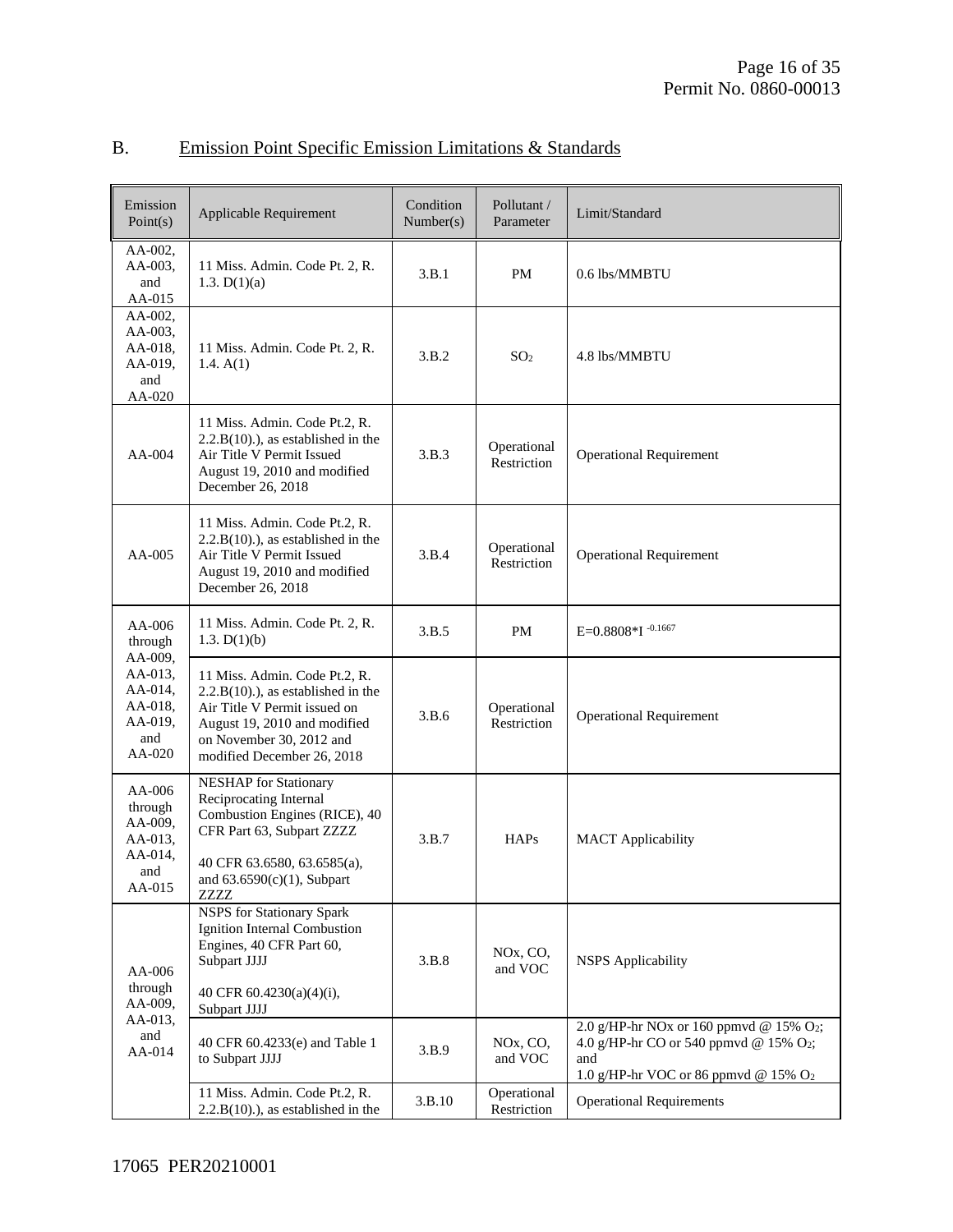| Emission<br>Point $(s)$                                  | <b>Applicable Requirement</b>                                                                                                                                                                                                                                                                                     | Condition<br>Number(s) | Pollutant /<br>Parameter            | Limit/Standard                                                        |
|----------------------------------------------------------|-------------------------------------------------------------------------------------------------------------------------------------------------------------------------------------------------------------------------------------------------------------------------------------------------------------------|------------------------|-------------------------------------|-----------------------------------------------------------------------|
|                                                          | Air Title V Permit issued<br>August 19, 2010 and modified<br>November 30, 2012                                                                                                                                                                                                                                    |                        |                                     |                                                                       |
|                                                          | 11 Miss. Admin. Code Pt.2, R.<br>$2.2.B(10)$ .), as established in the<br>Air Construction Permit Issued<br>March 7, 2003 and modified<br>December 17, 2004 and<br>modified December 26, 2018,<br>and 11 Miss. Admin. Code Pt.2,<br>R. 2.15.C. as established in the<br>Title V Permit issued on June<br>14, 2022 | 3.B.11                 | Operations                          | $\leq$ 191,412,000 HP-hr/year combined total                          |
| AA-006<br>through<br>AA-009,<br>AA-013.<br>and<br>AA-014 | 11 Miss. Admin. Code Pt.2, R.<br>$2.2.B(10)$ .), as established in the<br>Air Title V Permit issued on<br>August 19, 2010 and modified                                                                                                                                                                            | 3.B.12                 | NOx                                 | 12.62 lb/hr and 147.70 tons/yr combined total<br>from all six engines |
|                                                          | on November 30, 2012 and 11<br>Miss. Admin. Code Pt.2, R.<br>2.15.C. as established in the<br>Title V Permit issued on June<br>14, 2022                                                                                                                                                                           | 3.B.13                 | $_{\rm CO}$                         | 15.78 lb/hr and 184.62 tons/yr combined total<br>from all six engines |
|                                                          | <b>NSPS</b> for Stationary<br>Compression Ignition Internal<br>Combustion Engines, 40 CFR<br>Part 60, Subpart IIII<br>40 CFR $60.4200(a)(2)(i)$ ,<br>Subpart IIII                                                                                                                                                 | 3.B.14                 | THC/NO <sub>x</sub> ,<br>CO, and PM | <b>NSPS</b> Applicability                                             |
| $AA-015$                                                 | 40 CFR 60.4205(b),<br>60.4202(a)(2), 60.4211(a)(3),<br>Subpart IIII, and 40 CFR<br>89.112(a)                                                                                                                                                                                                                      | 3.B.15                 | THC/NO <sub>x</sub> .<br>CO, and PM | 6.4 g/kw-hr THC/NOx;<br>3.5 g/kw-hr CO; and<br>$0.2$ g/kw-hr PM       |
|                                                          | 40 CFR 60.4207(b), Subpart IIII                                                                                                                                                                                                                                                                                   | 3.B.16                 | Operational<br>Restriction          | <b>Operational Requirements</b>                                       |
|                                                          | 40 CFR 60.4209(a), Subpart IIII                                                                                                                                                                                                                                                                                   | 3.B.17                 | Operational<br>Restriction          | <b>Operational Requirements</b>                                       |
|                                                          | 40 CFR 60.4211, Subpart IIII                                                                                                                                                                                                                                                                                      | 3.B.18                 | Operational<br>Restriction          | <b>Operational Requirements</b>                                       |
| AA-018,<br>AA-019,<br>and<br>AA-020                      | NSPS for Small Industrial-<br>Commercial-Institutional Steam<br>Generating Units<br>40 CFR 60.40c(a), Subpart Dc                                                                                                                                                                                                  | 3.B.19                 | $SO2$ and PM                        | <b>NSPS</b> Applicability                                             |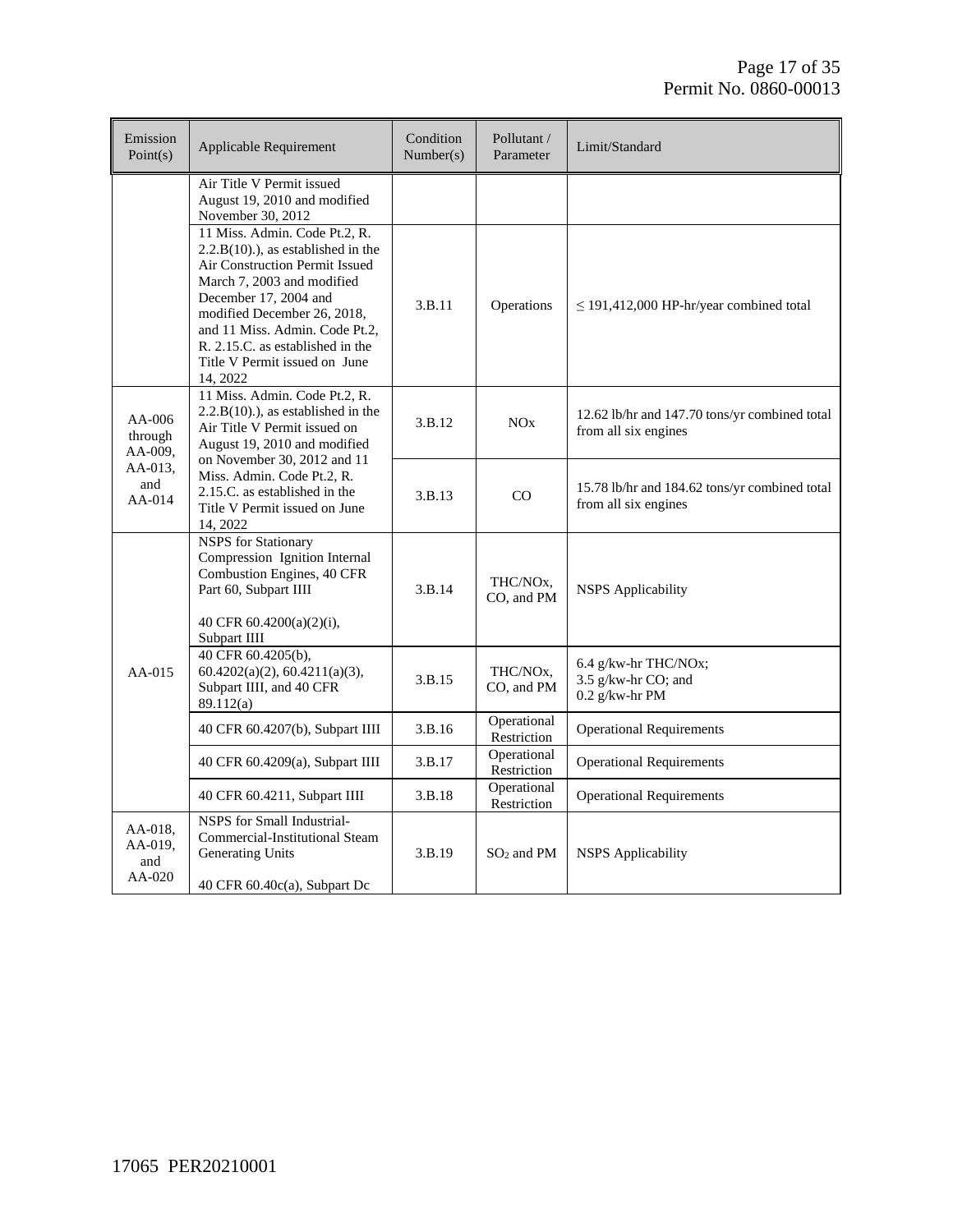3.B.1 For Emission Points AA-002, AA-003, and AA-015, the permittee shall not have particulate emissions from fossil fuel burning installations of less than 10 MMBTU/hr heat input that exceeds 0.6 lb/MMBTU.

(Ref.: 11 Miss. Admin. Code Pt. 2, R. 1.3. D(1)(a))

3.B.2 For Emission Points AA-002, AA-003, AA-018, AA-019, and AA-020, the permittee shall not discharge sulfur oxides from any fuel burning installation in which fuel is burned primarily to produce heat of power by indirect heat transfer in excess of 4.8 lb/MMBTU heat input (measured as sulfur dioxide).

(Ref.: 11 Miss. Admin. Code Pt. 2, R. 1.4. A(1))

3.B.3 For Emission Point AA-004, the permittee shall only operate with emissions routed to and controlled by Emission Point AA-001, BTEX Eliminator No. 1. The BTEX Eliminator shall reduce the concentration of VOCs and HAPs in the gases by 95% weight.

(Ref.: 11 Miss. Admin. Code Pt.2, R. 2.2.B(10).), as established in the Air Title V Permit Issued August 19, 2010 and modified December 26, 2018)

3.B.4 For Emission Point AA-005, the permittee shall only operate with emissions routed to and controlled by Emission Point AB-002, BTEX Eliminator No. 2. The BTEX Eliminator shall reduce the concentration of VOCs and HAPs in the gases by 95% weight.

(Ref.: 11 Miss. Admin. Code Pt.2, R. 2.2.B(10).), as established in the Air Title V Permit Issued August 19, 2010 and modified December 26, 2018)

3.B.5 For Emission Points AA-006 through AA-009, AA-013, AA-014, AA-018, AA-019, and AA-020, the permittee shall not have particulate emissions from fossil fuel burning installations of greater than 10 MMBTU/hr heat input that exceeds the emission rate as determine by the relationship:

 $E = 0.8808 * I^{-0.1667}$ 

 where E is the emission rate in pounds per million BTU per hour heat input and I is the heat input in millions of BTU per hour.

(Ref.: 11 Miss. Admin. Code Pt. 2, R. 1.3. D(1)(b))

3.B.6 For Emission Points AA-006 through AA-009, AA-013, AA-014, AA-018, AA-019, and AA-020, the permittee shall combust only natural gas.

(Ref: 11 Miss. Admin. Code Pt.2, R. 2.2.B(10).), as established in the Air Title V Permit issued on August 19, 2010 and modified on November 30, 2012 and modified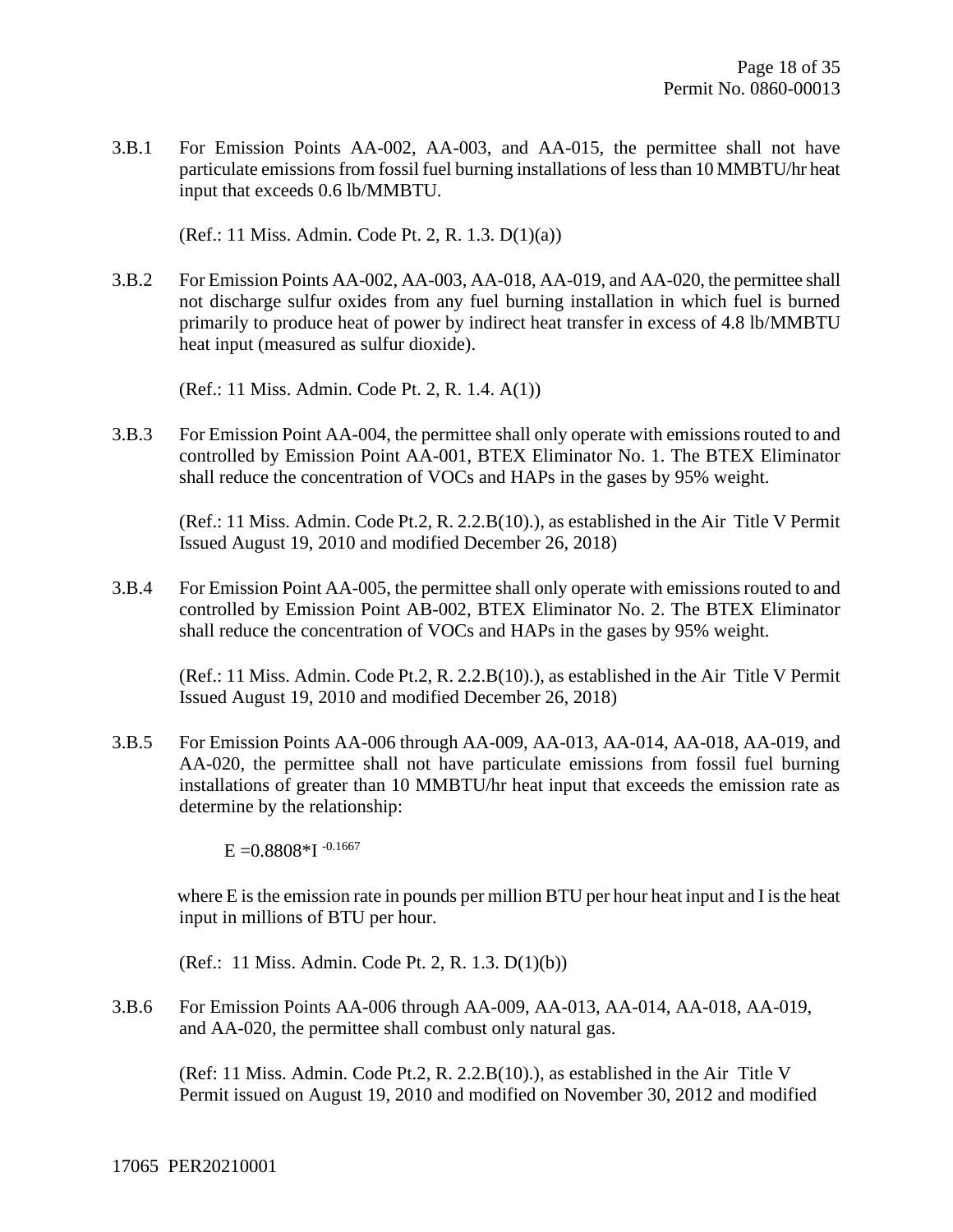December 26, 2018)

3.B.7 For Emission Points AA-006 through AA-009, AA-013, AA-014, and AA-015, the permittee is subject to and shall comply with all applicable requirements of the National Emission Standards for Hazardous Air Pollutants for Stationary Combustion Engines, 40 CFR Part 63, Subpart ZZZZ.

Emission Points AA-006 through AA-009, AA-013, and AA-014 are new spark ignition four stroke lean burn engines with a site rating greater than 500 HP and are located at an area source of HAPs. As such, these engines must meet the requirements of 40 CFR Part 63, Subpart ZZZZ by meeting the requirements of 40 CFR Part 60, Subpart JJJJ, for spark ignition engines. No further requirements apply for such engines under 40 CFR Part 63, Subpart ZZZZ.

Emission Point AA-015 is a new compression ignition emergency engine with a site rating greater than 500 HP and is located at an area source of HAPs. As such, this engine must meet the requirements of 40 CFR Part 63, Subpart ZZZZ by meeting the requirements of 40 CFR Part 60, Subpart IIII, for compression ignition engines. No further requirements apply for such engines under 40 CFR Part 63, Subpart ZZZZ.

(Ref.: 40 CFR 63.6580, 63.6585(a) and (c), and 63.6590(c)(1), Subpart ZZZZ)

3.B.8 For Emission Points AA-006 through AA-009, AA-013, and AA-014, the permittee is subject to and shall comply with all applicable requirements of the New Source Performance Standards for Stationary Spark Ignition Internal Combustion Engines, 40 CFR Part 60, Subpart JJJJ, and the General Provisions in Subpart A.

(Ref.: 40 CFR 60.4230(a)(4)(i), Subpart JJJJ)

3.B.9 For Emission Point Points AA-006 through AA-009, AA-013, and AA-014, Nitrogen Oxide (NOx) emissions from each emission point are limited to 2.0 grams per brake horsepower-hour (g/bhp-hr) or 160 ppmvd @ 15% O2; Carbon Monoxide (CO) emissions from each emission point are limited to 4.0 grams per brake horsepower-hour (g/bhp-hr) or 540 ppmvd @ 15% O2; and Volatile Organic Compounds (VOC) emissions from each emission point are limited to 1.0 grams per brake horsepower-hour (g/bhp-hr) or 86 ppmvd @ 15% O2.

(Ref: 40 CFR 60.4233(e) and Table 1 to Subpart JJJJ)

3.B.10 For Emission Points AA-006 through AA-009, AA-013, and AA-014, the permittee shall only operate the compressor engines with emissions routed to and controlled by the oxidation catalyst.

(Ref.: 11 Miss. Admin. Code Pt.2, R. 2.2.B(10).), as established in the Air Title V Permit issued August 19, 2010 and modified November 30, 2012)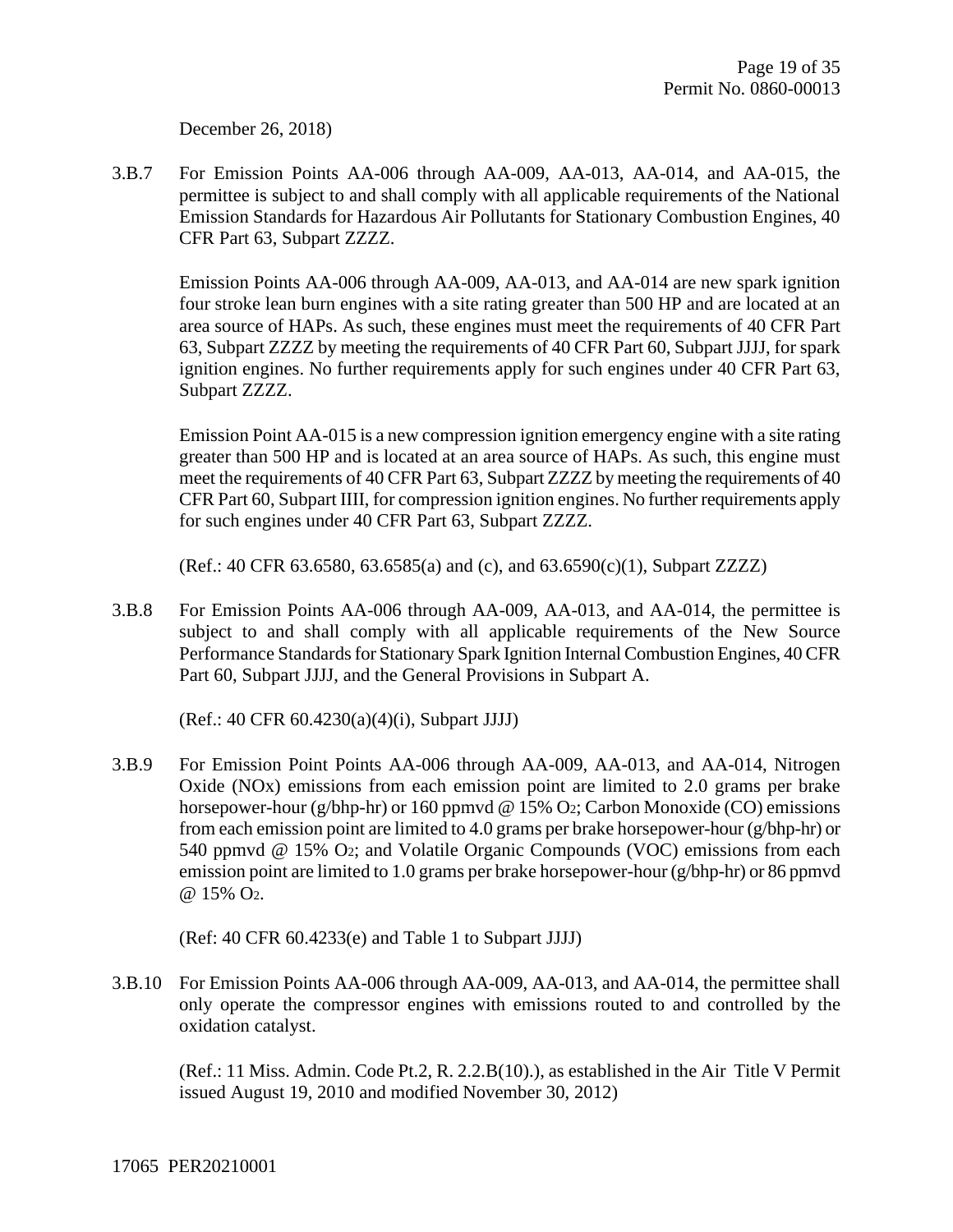3.B.11 For Emission Points AA-006 through AA-009, AA-013, and AA-014, the permittee shall limit the maximum rated total output for the six (6) compressor engines to 191,412,000 HPhr per 12 month rolling total combined for all engines.

(Ref.: 11 Miss. Admin. Code Pt.2, R. 2.2.B(10).), as established in the Air Construction Permit Issued March 7, 2003 and modified December 17, 2004 and modified December 26, 2018, and 11 Miss. Admin. Code Pt.2, R. 2.15.C. as established in the Title V Permit issued on June 14, 2022)

3.B.12 For Emission Points AA-006 through AA-009, AA-013 and AA-014, the permittee shall limit Nitrogen Oxide (NOx) emissions to 12.62 pounds/hour for each engine and a combined total aggregate from all six engines not to exceed 147.70 tons on a 12 month rolling basis.

(Ref.: 11 Miss. Admin. Code Pt.2, R. 2.2.B(10).), as established in the Air Title V Permit issued on August 19, 2010 and modified on November 30, 2012 and 11 Miss. Admin. Code Pt.2, R. 2.15.C. as established in the Title V Permit issued on June 14, 2022)

3.B.13 For Emission Points AA-006 through AA-009, AA-013 and AA-014, the permittee shall limit Carbon Monoxide (CO) emissions to 15.78 pounds/hour for each engine and a combined total aggregate from all six engines not to exceed 184.62 tons on a 12 month rolling basis.

(Ref.: 11 Miss. Admin. Code Pt.2, R. 2.2.B(10).), as established in the Air Title V Permit issued on August 19, 2010 and modified on November 30, 2012 and 11 Miss. Admin. Code Pt.2, R. 2.15.C. as established in the Title V Permit issued on June 14, 2022)

3.B.14 For Emission Point AA-015, the permittee is subject to and shall comply with all applicable requirements of the New Source Performance Standards for Stationary Compressor Ignition Internal Combustion Engines, 40 CFR Part 60, Subpart IIII, and the General Provisions in Subpart A.

(Ref.: 40 CFR 60.4200(a)(2)(i), Subpart IIII)

3.B.15 For Emission Point AA-015, Nitrogen Oxides plus Total Hydrocarbons (THC-NOx) emissions are limited to 6.4 grams per kilowatt-hour (g/kw-hr); Carbon Monoxide (CO) emissions are limited to 3.5 grams per kilowatt-hour (g/kw-hr); and Particulate Matter (PM) emissions are limited to 0.2 grams per kilowatt-hour (g/kw-hr). The permittee must operate and maintain the engine to achieve these emission standards over the entire life of the engine

(Ref: 40 CFR 60.4205(b), 60.4202(a)(2), 60.4206, 60.4211(a)(3), Subpart IIII and 40 CFR 89.112(a))

3.B.16 For Emission Point AA-015, the permittee shall use diesel fuel that meets the requirements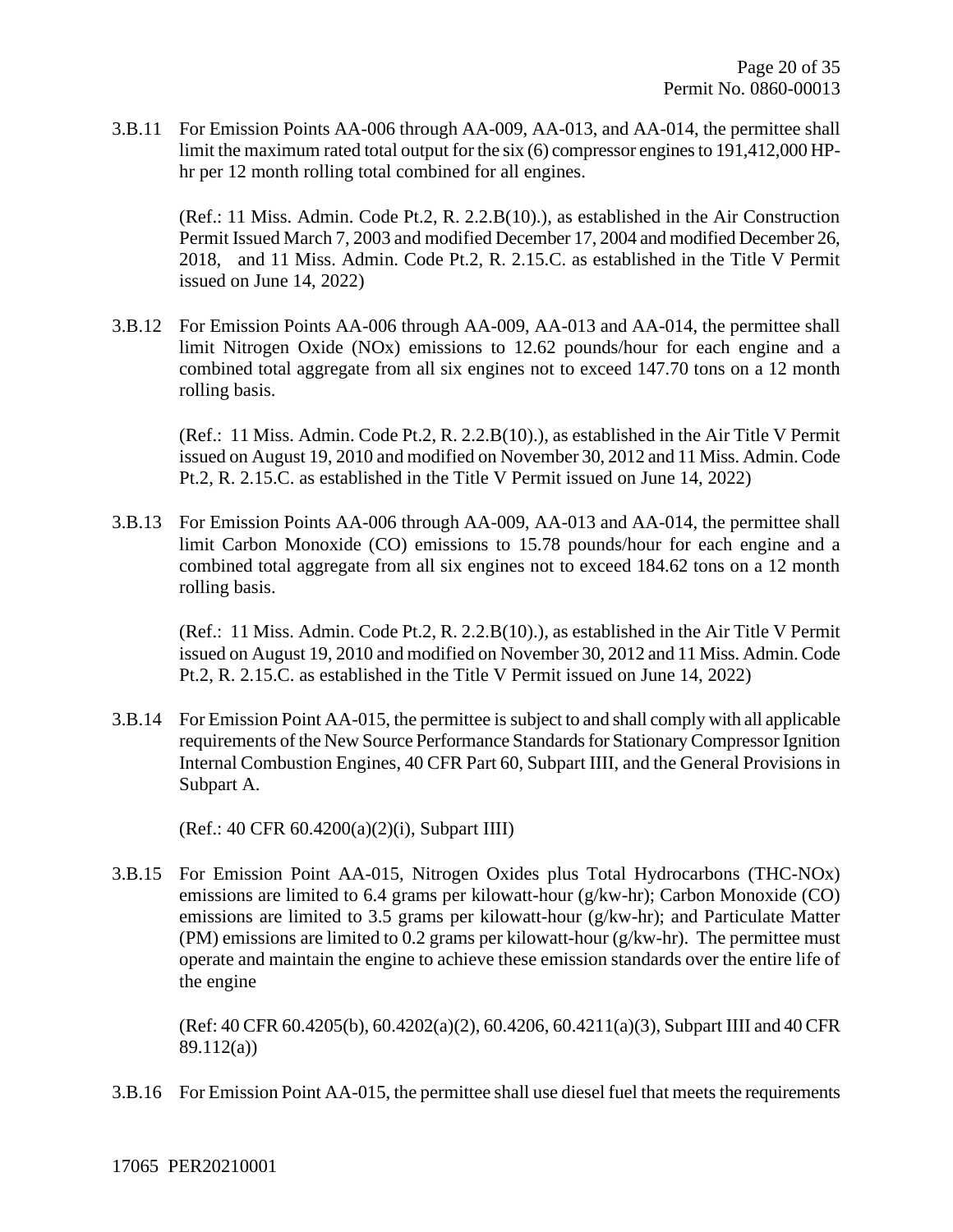of 40 CFR 1090.305 for nonroad diesel fuel. The fuel shall have a maximum sulfur content of 15 ppm and a minimum cetane index of 40 or a maximum aromatic content of 35 percent volume.

(Ref.: 40 CFR 60.4207(b), Subpart IIII)

3.B.17 For Emission Point AA-015, the permittee shall install and operate the non-resettable hour meter during all times that the engine is operating.

(Ref.: 40 CFR 60.4209(a), Subpart IIII)

- 3.B.18 For Emission Point AA-015, the permittee must operate the emergency stationary ICE according to the requirements in 40 CFR  $60.4211(f)(1)$  through (3). In order for the engine to be considered an emergency stationary ICE, any operation other than emergency operation, maintenance and testing, emergency demand response, and operation in nonemergency situations for 50 hours per year, as described below, is prohibited. If the engine is not operated according to these requirements, the engine will not be considered an emergency engine under Subpart IIII and must meet all requirements for non-emergency engines.
	- (a) There is no time limit on the use of emergency stationary ICE in emergency situations.
	- (b) The engine may be operated for maintenance checks and readiness testing for a maximum of a 100 hours, provided that the tests are recommended by federal, state or local government, the manufacturer, the vendor, the regional transmission organization or equivalent balancing authority and transmission operator, or the insurance company associated with the engine. The permittee may petition the Administrator for approval of additional hours to be used for maintenance checks and readiness testing, but a petition is not required if the permittee maintains records indicating that federal, state, or local standards require maintenance and testing of engine beyond 100 hours per calendar year.
	- (c) The engine may be operated for up to 50 hours per calendar year in non-emergency situations. The 50 hours of operation in non-emergency situations are counted as part of the 100 hours per calendar year for maintenance and testing.
	- (Ref.: 40 CFR 60.4211(f)(1) through (3), Subpart IIII)
- 3.B.19 For Emission Points AA-018, AA-019, and AA-020, the permittee is subject to and shall comply with all applicable requirements of the New Source Performance Standards for Small Industrial-Commercial-Institutional Steam Generating Units in 40 CFR 60, Subpart Dc, and the General Provisions in Subpart A.

(Ref.: 40 CFR 60.40c(a), Subpart Dc)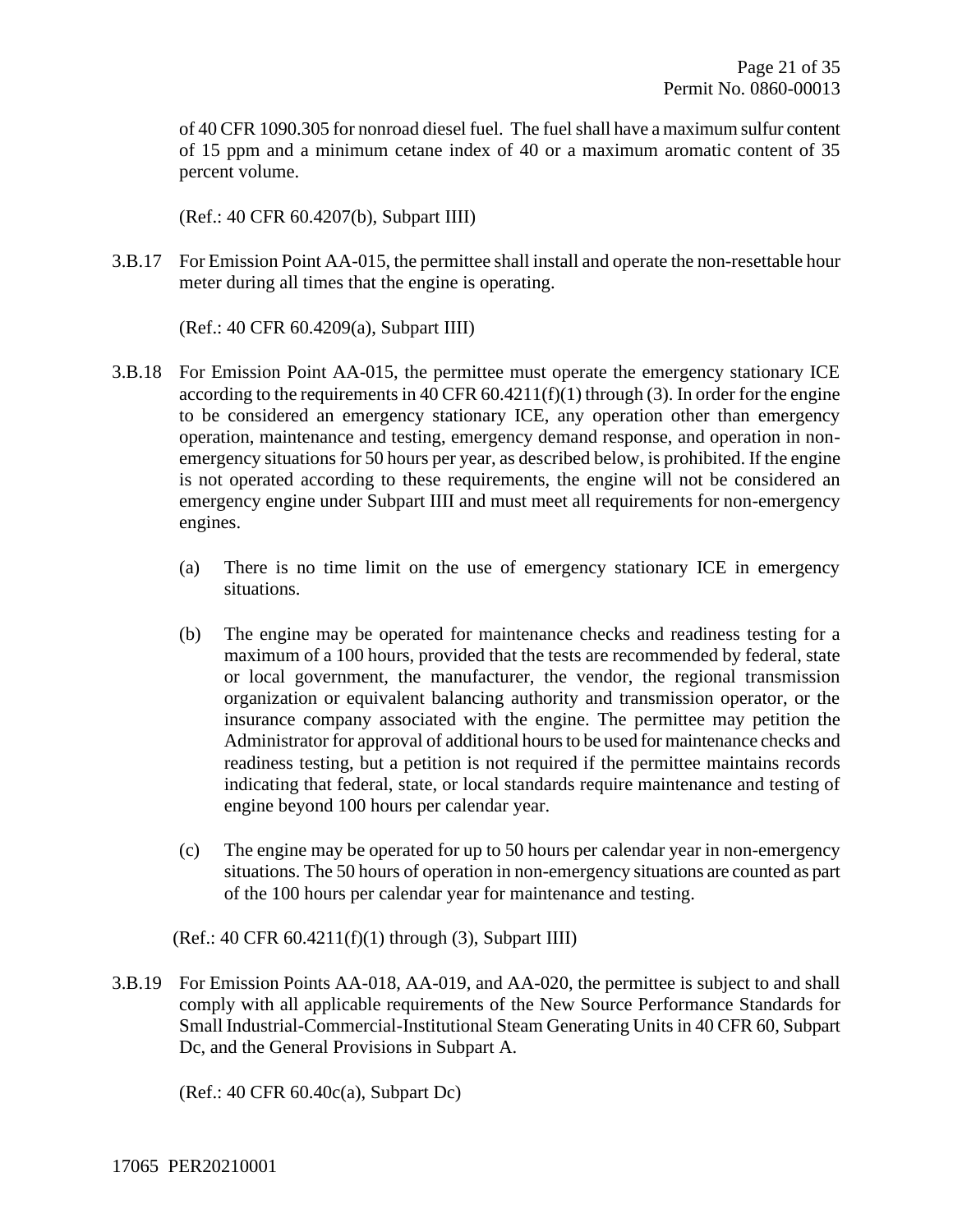|  | Insignificant and Trivial Activity Emission Limitations & Standards |  |
|--|---------------------------------------------------------------------|--|
|  |                                                                     |  |

| Applicable Requirement                            | Condition<br>Number(s) | Pollutant/<br>Parameter | Limit/Standard |
|---------------------------------------------------|------------------------|-------------------------|----------------|
| 11 Miss. Admin. Code Pt. 2, R.<br>$1.3.D(1)(a)$ . | 3.C.1                  | <b>PM</b>               | 0.6 lbs/MMBTU  |
| 11 Miss. Admin. Code Pt. 2, R.<br>$1.4.A(1)$ .    | 3.C.2                  | SO <sub>2</sub>         | 4.8 lbs/MMBTU  |

3.C.1 The maximum permissible emission of ash and/or particulate matter from fossil fuel burning installations of less than 10 million BTU per hour heat input shall not exceed 0.6 pounds per million BTU per hour heat input.

(Ref.: 11 Miss. Admin. Code Pt. 2, R. 1.3.D(1)(a).)

3.C.2 The maximum discharge of sulfur oxides from any fuel burning installation in which the fuel is burned primarily to produce heat or power by indirect heat transfer shall not exceed 4.8 pounds (measured as sulfur dioxide) per million BTU heat input.

(Ref.: 11 Miss. Admin. Code Pt. 2, R. 1.4.A(1).)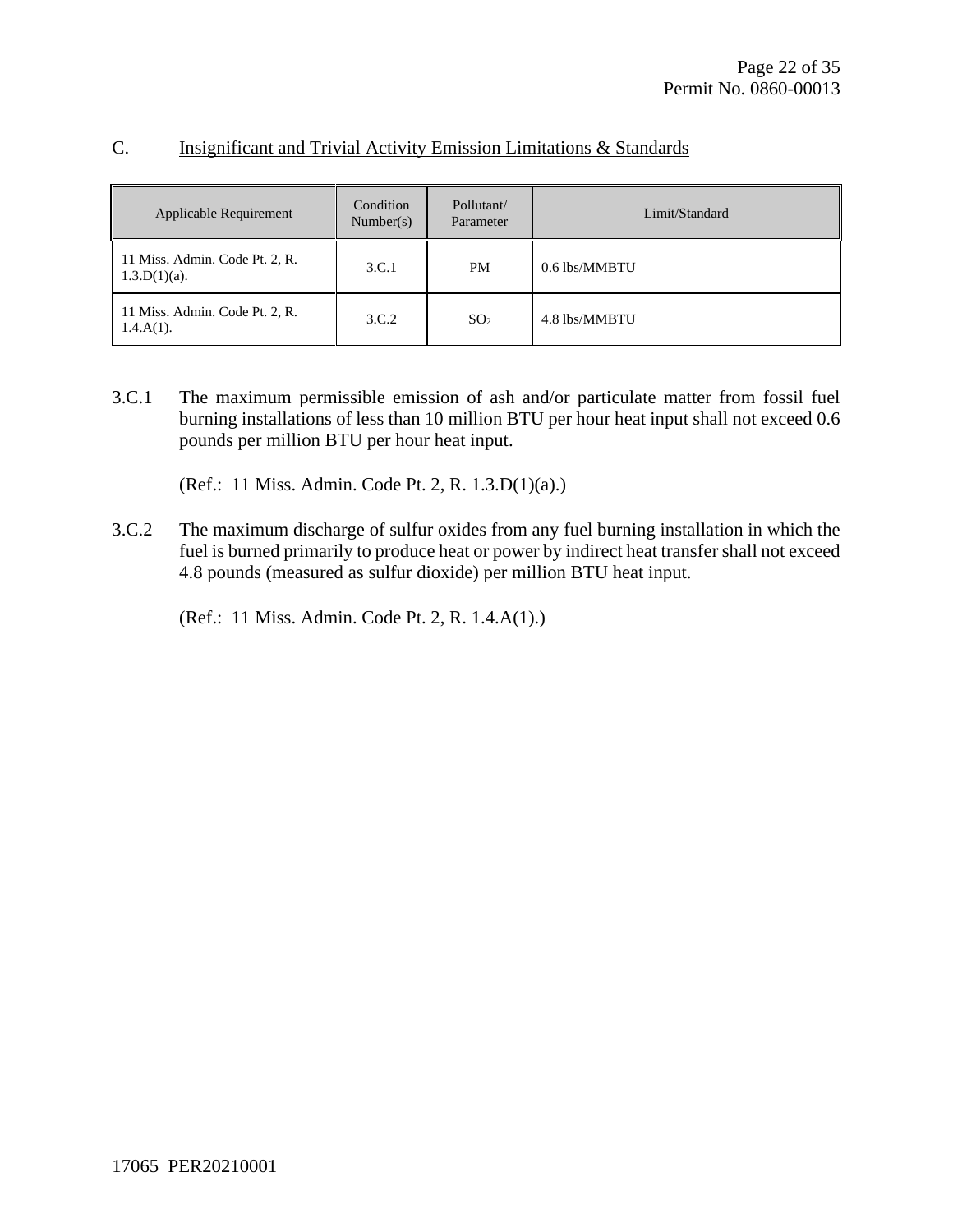#### D. Work Practice Standards

None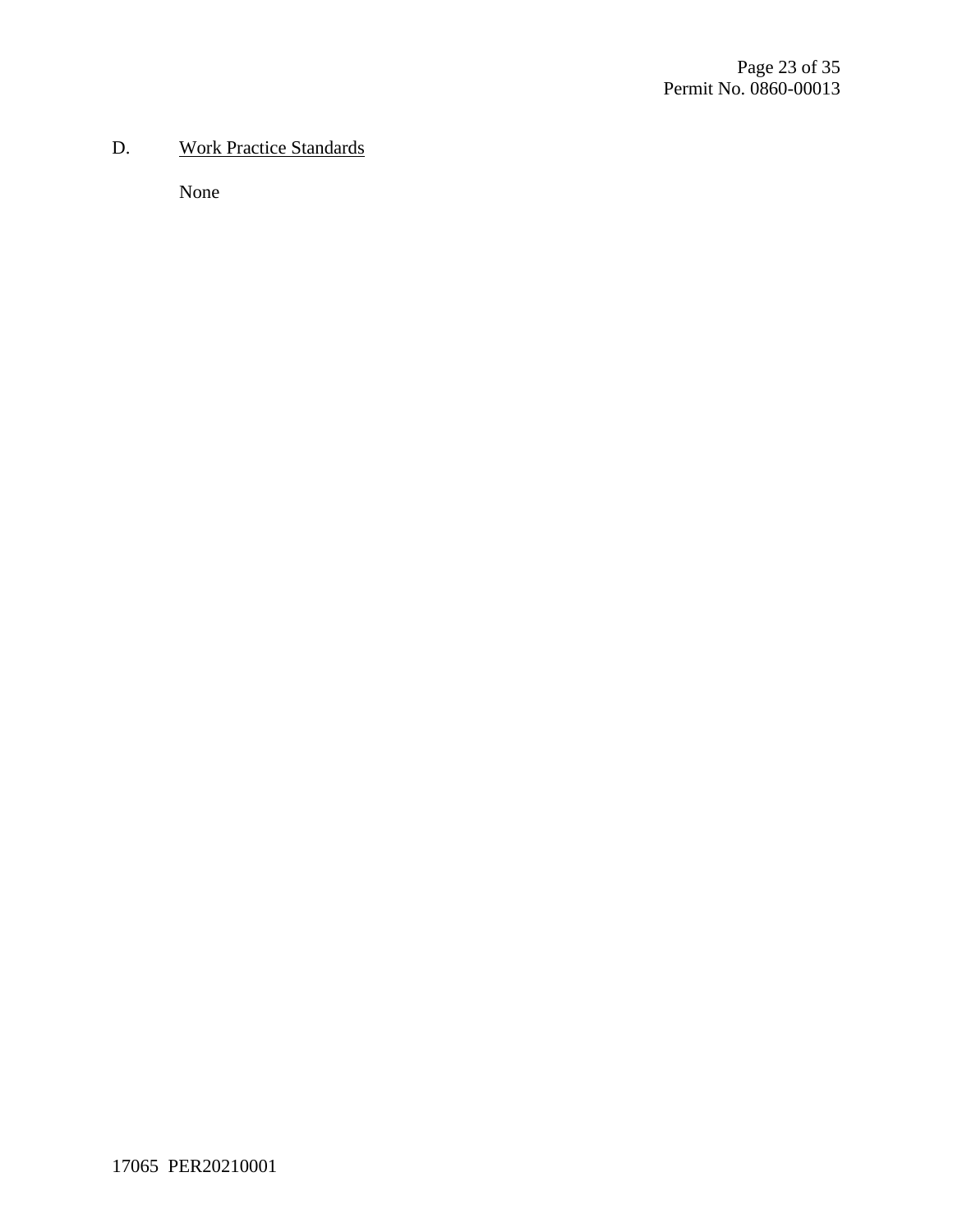#### SECTION 4. COMPLIANCE SCHEDULE

- 4.1 Unless otherwise specified herein, the permittee shall be in compliance with all requirements contained herein upon issuance of this permit.
- 4.2 Except as otherwise specified herein, the permittee shall submit to the Permit Board and to the Administrator of EPA Region IV a certification of compliance with permit terms and conditions, including emission limitations, standards, or work practices, by January 31 for the preceding calendar year. Each compliance certification shall include the following:
	- (a) the identification of each term or condition of the permit that is the basis of the certification;
	- (b) the compliance status;
	- (c) whether compliance was continuous or intermittent;
	- (d) the method(s) used for determining the compliance status of the source, currently and over the applicable reporting period;
	- (e) such other facts as may be specified as pertinent in specific conditions elsewhere in this permit.
	- (Ref.: 11 Miss. Admin. Code Pt. 2, R. 6.3.C(5)(a), (c), & (d).)
- 4.3 The permittee shall submit progress reports consistent with an applicable schedule of compliance and 11 Miss. Admin. Code Pt. 2, R. 6.2.C(8). semiannually, or at such other frequency as is specified in an applicable requirement or by the Permit Board. Such progress reports shall contain the following:
	- (a) dates for achieving the activities, milestone(s), or compliance required in the schedule of compliance, and dates when such activities, milestone(s) or compliance were achieved; and
	- (b) an explanation of why any dates in the schedule of compliance were not or will not be met, and any preventive or corrective measures adopted.

(Ref.: 11 Miss. Admin. Code Pt. 2, R. 6.2.C(8).)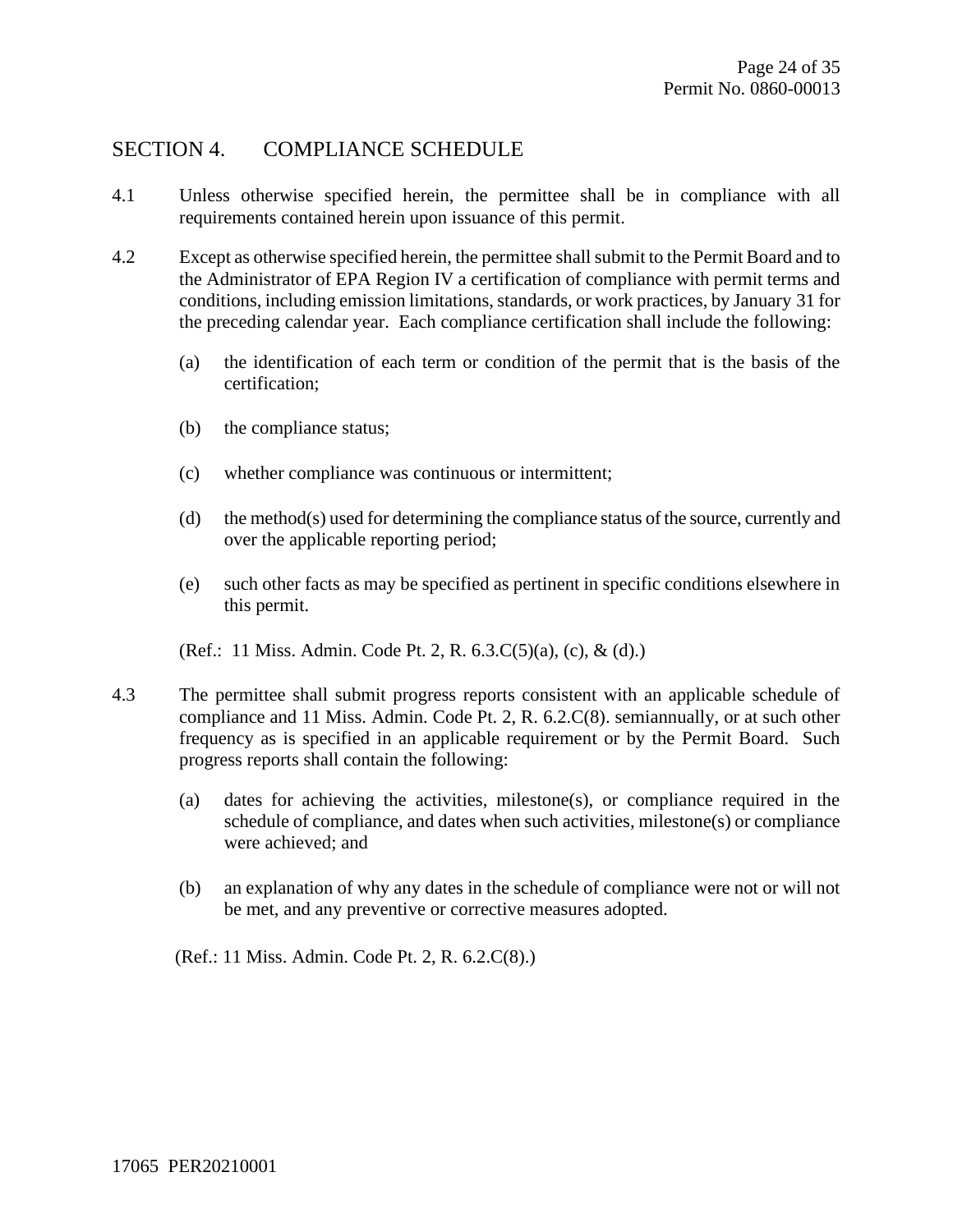#### SECTION 5. MONITORING, RECORDKEEPING & REPORTING REQUIREMENTS

- A. General Monitoring, Recordkeeping and Reporting Requirements
- 5.A.1 The permittee shall install, maintain, and operate equipment and/or institute procedures as necessary to perform the monitoring and recordkeeping specified below.

(Ref.: 11 Miss. Admin. Code Pt. 2, R. 6.3.A(3).)

- 5.A.2 In addition to the recordkeeping specified below, the permittee shall include with all records of required monitoring information the following:
	- (a) the date, place as defined in the permit, and time of sampling or measurements;
	- (b) the date(s) analyses were performed;
	- (c) the company or entity that performed the analyses;
	- (d) the analytical techniques or methods used;
	- (e) the results of such analyses; and
	- (f) the operating conditions existing at the time of sampling or measurement.

(Ref.: 11 Miss. Admin. Code Pt. 2, R. 6.3.A(3)(b)(1).)

5.A.3 Except where a longer duration is specified in an applicable requirement, the permittee shall retain records of all required monitoring data and support information for a period of at least five (5) years from the date of the monitoring sample, measurement, report, or application. Support information includes all calibration and maintenance records, all original strip-chart recordings for continuous monitoring instrumentation, and copies of all reports required by the permit.

(Ref.: 11 Miss. Admin. Code Pt. 2, R. 6.3.A(3)(b)(2).)

5.A.4 Except as otherwise specified herein, the permittee shall submit reports of any required monitoring by July 31 and January 31 for the preceding six-month period. All instances of deviations from permit requirements must be clearly identified in such reports and all required reports must be certified by a responsible official consistent with 11 Miss. Admin. Code Pt. 2, R. 6.2.E.

(Ref.: 11 Miss. Admin. Code Pt. 2, R. 6.3.A(3)(c)(1).)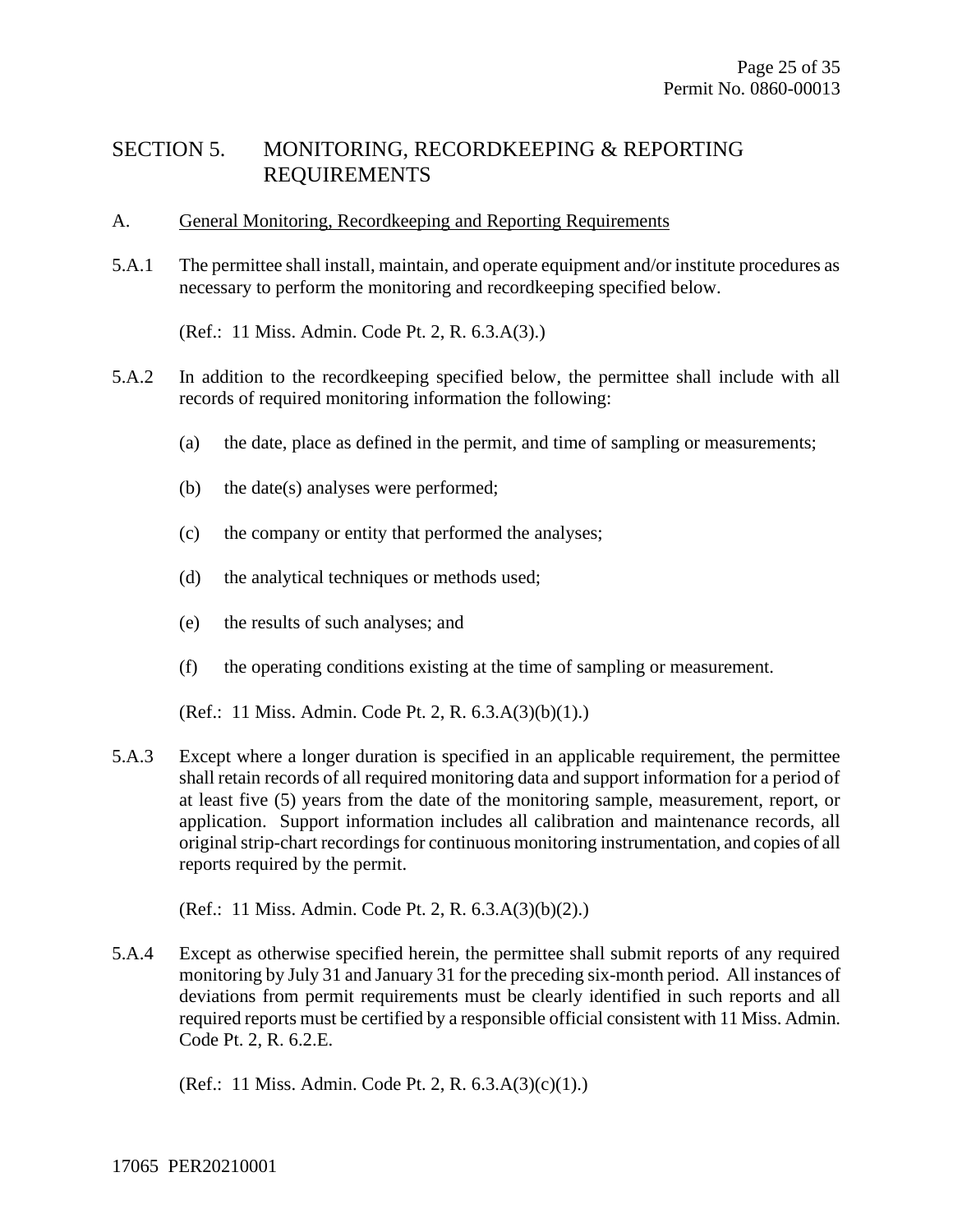5.A.5 Except as otherwise specified herein, the permittee shall report all deviations from permit requirements, including those attributable to upsets, the probable cause of such deviations, and any corrective actions or preventive measures taken. Said report shall be made within five (5) working days of the time the deviation began.

(Ref.: 11 Miss. Admin. Code Pt. 2, R. 6.3.A(3)(c)(2).)

5.A.6 Except as otherwise specified herein, the permittee shall perform emissions sampling and analysis in accordance with EPA Test Methods and with any continuous emission monitoring requirements, if applicable. All test methods shall be those versions or their equivalents approved by the DEQ and the EPA.

(Ref.: 11 Miss. Admin. Code Pt. 2, R. 6.3.A(3).)

5.A.7 The permittee shall maintain records of any alterations, additions, or changes in equipment or operation.

(Ref.: 11 Miss. Admin. Code Pt. 2, R. 6.3.A(3).)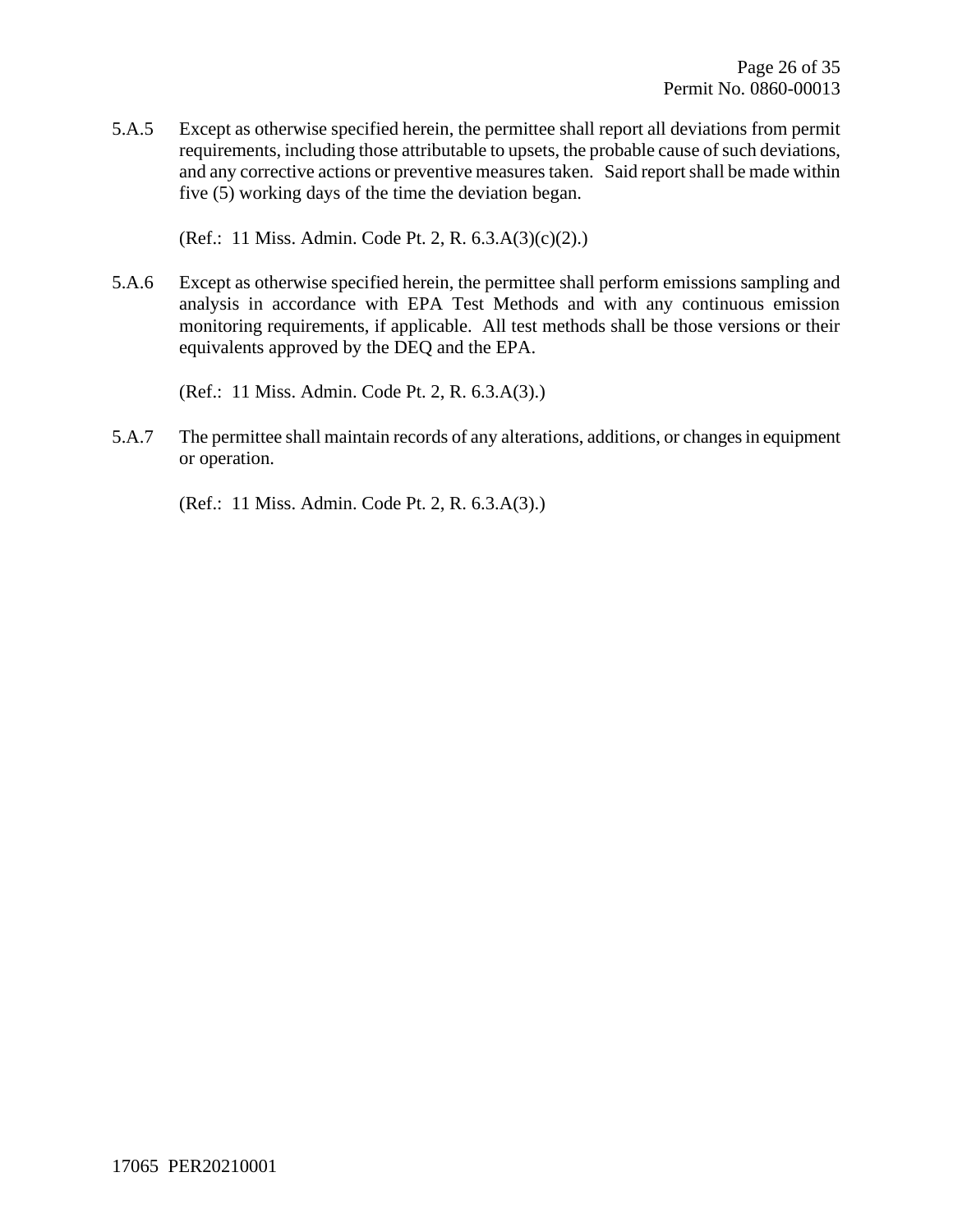| Emission<br>Point(s)                                                  | Applicable Requirement                                                                                  | Condition<br>Number | Pollutant/Parameter<br>Monitored                     | Monitoring/Recordkeeping Requirement        |
|-----------------------------------------------------------------------|---------------------------------------------------------------------------------------------------------|---------------------|------------------------------------------------------|---------------------------------------------|
| $AA-004$                                                              | 11 Miss. Admin. Code Pt.<br>2, R.6.3.A(3)(b)(2).                                                        | 5.B.1               | Benzene                                              | Operational and recordkeeping requirements  |
| $AA-005$                                                              | 11 Miss. Admin. Code Pt.<br>2, R.6.3.A(3)(b)(2).                                                        | 5.B.2               | Benzene                                              | Operational and recordkeeping requirements  |
| $AA-006$<br>through<br>AA-009,<br>AA-013,<br>AA-014,<br>and<br>AA-015 | 11 Miss. Admin. Code Pt.<br>2, R.6.3.A $(3)(b)(2)$ .                                                    | 5.B.3               | Fuel                                                 | Monitoring and recordkeeping requirements   |
|                                                                       | 11 Miss. Admin. Code Pt.<br>2, R.6.3.A $(3)(b)(2)$ .                                                    | 5.B.4               | NO <sub>x</sub> , CO <sub>2</sub> and<br><b>HCOH</b> | Monitoring and recordkeeping requirements   |
| $AA-006$<br>through<br>AA-009,<br>AA-013.<br>and<br>$AA-014$          | 40 CFR 60.4243(b)(2)(ii);<br>40 CFR 60.4245(d); and<br>11 Miss. Admin. Code Pt.<br>2, R.6.3.A(3)(b)(2). | 5.B.5               | NO <sub>x</sub> , CO, VOC,<br>and HCOH               | Performance Stack Test requirements         |
|                                                                       | 40 CFR 60.4245(a)(1)-(4),<br>Subpart JJJJ                                                               | 5.B.6               | NOx<br>CO<br><b>VOC</b>                              | Recordkeeping requirements                  |
|                                                                       | 11 Miss. Admin. Code Pt.<br>2, R.6.3.A $(3)(b)(2)$ .                                                    | 5.B.7               | Catalyst<br>Temperature                              | Operational requirements                    |
|                                                                       | 11 Miss. Admin. Code Pt.<br>2, R.6.3.A(3)(b)(2).                                                        | 5.B.8               | Catalyst<br>Temperature                              | Operational requirements                    |
|                                                                       | 40 CFR 60.4211(a),<br>Subpart IIII                                                                      | 5.B.9               | General Operating<br>Requirements                    | Operational requirements                    |
| $AA-015$                                                              | 40 CFR 60.4211(c),<br>Subpart IIII                                                                      | 5.B.10              | <b>General Operating</b><br>Requirements             | Operational requirements                    |
|                                                                       | 40 CFR 60.4211(g)(3),<br>Subpart IIII                                                                   | 5.B.11              | Operations                                           | Monitoring and recordkeeping requirements   |
|                                                                       | 40 CFR 60.4214(b),<br>Subpart IIII                                                                      | 5.B.12              | Hours                                                | Monitoring and recordkeeping requirements   |
| AA-018,<br>AA-019,<br>and<br>$AA-020$                                 | 40 CFR 60.48c(g)(2) and<br>60.48c(i) Subpart Dc                                                         | 5.B.13              | <b>Fuel Content</b>                                  | Must keep records of monthly fuel combusted |

### B. Specific Monitoring and Recordkeeping Requirements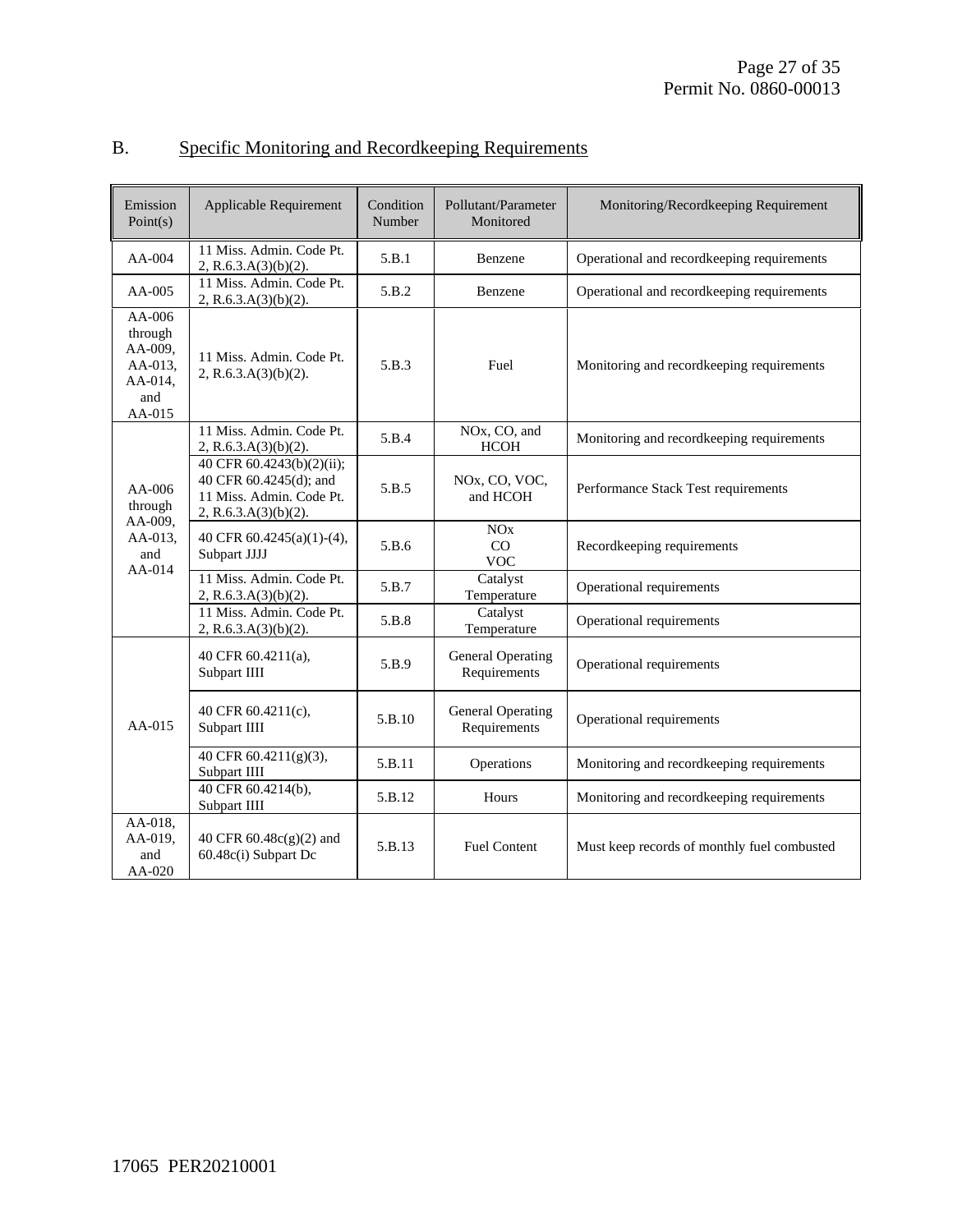5.B.1 For Emission Point AA-004, the permittee shall demonstrate compliance by recording the calculated percent reduction efficiency of Emission Point AA-001. These records shall be kept in accordance with Condition 5.A.3.

(Ref.: 11 Miss. Admin. Code Pt. 2, R.6.3.A(3)(b)(2).)

5.B.2 For Emission Point AA-005, the permittee shall demonstrate compliance by recording the calculated percent reduction efficiency of Emission Point AB-002. These records shall be kept in accordance with Condition 5.A.3.

(Ref.: 11 Miss. Admin. Code Pt. 2, R.6.3.A(3)(b)(2).)

5.B.3 For Emission Points AA-006 through AA-009, AA-013, AA-014, and AA-015, the permittee shall monitor the type and quantity of fuel used. These records shall be maintained in accordance with Condition 5.A.3.

(Ref.: 11 Miss. Admin. Code Pt. 2, R.6.3.A(3)(b)(2).)

- 5.B.4 For Emission Points AA-006 through AA-009, AA-013, and AA-014, the permittee shall monitor and record the following information on a monthly and rolling, consecutive, 12 month basis:
	- (a) Total horsepower-hours and hours of operation for each engine, and
	- (b) Calculations of the total tons of NOx, CO, and Formaldehyde, using each engine's hours of operation and most recent stack test data.

These records shall be kept in accordance with Condition 5.A.3.

(Ref.: 11 Miss. Admin. Code Pt. 2, R.6.3.A(3)(b)(2).)

5.B.5 For Emission Points AA-006 through AA-009, AA-013, and AA-014, the permittee shall demonstrate compliance with NOx, CO, and VOC limitations in grams/horsepower-hour or ppmvd  $\omega$  15%  $O_2$  and in terms of pounds per hour, by conducting performance stack tests in accordance with 40 CFR 60.4244 every 8,760 hours or three (3) years, whichever comes first, following the previous performance stack test, to demonstrate compliance. In addition the permittee shall keep a maintenance plan and records of conducted maintenance and, shall to the extent practicable, maintain and operate each engine in a manner consistent with good air pollution control practice for minimizing emissions.

The permittee shall also conduct performance stack tests every 8,760 hours or three (3) years, whichever comes first for HCOH (Formaldehyde). The permittee shall utilize EPA Test Method 323 or an EPA approved equivalent test method.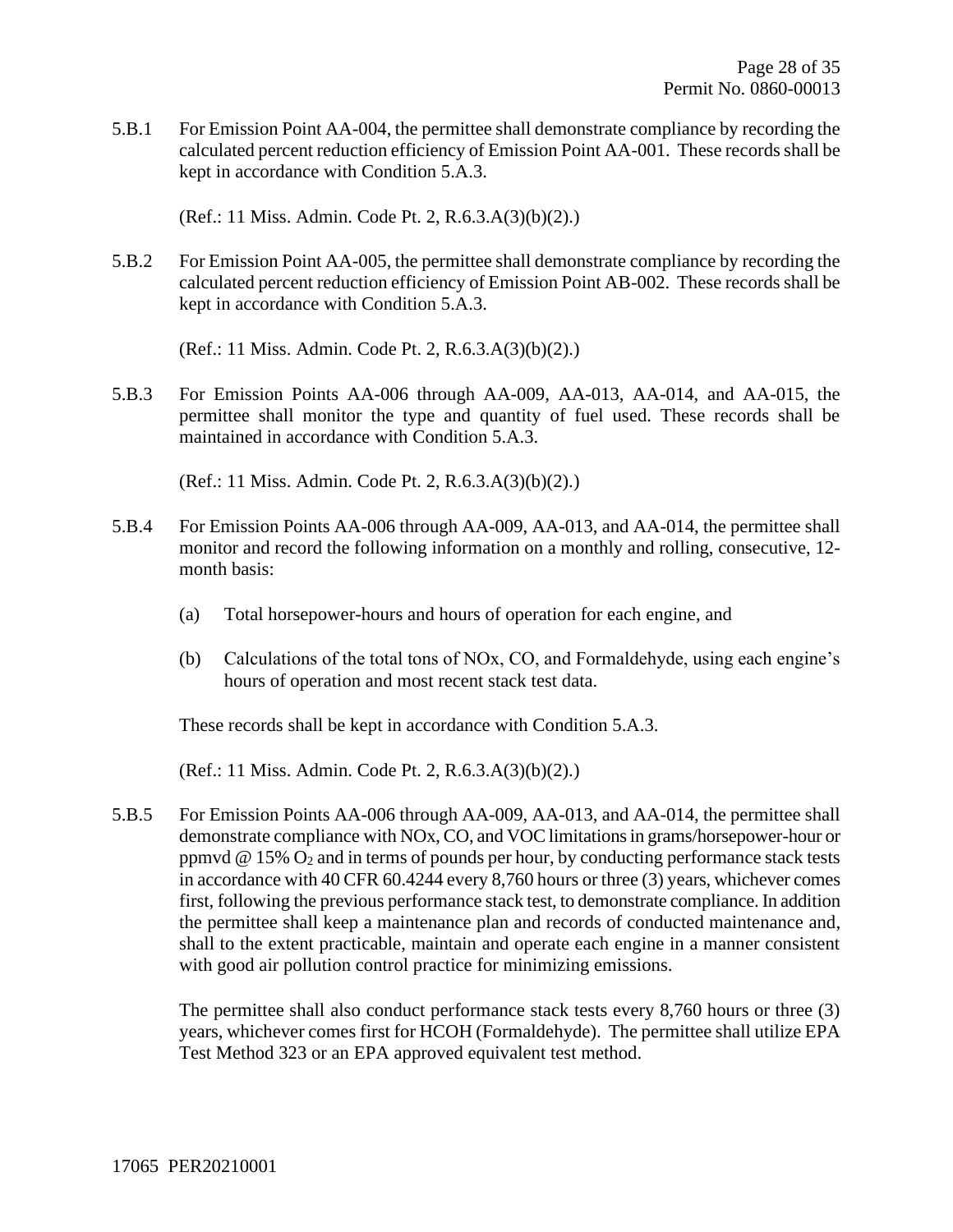(Ref.: 40 CFR 60.4243(b)(2)(ii) and 60.4245(d), Subpart JJJJ, and 11 Miss. Admin. Code Pt. 2, R.6.3.A $(3)(b)(2)$ .)

- 5.B.6 For Emission Points AA-006 through AA-009, AA-013, and AA-014, the permittee must keep records of the following:
	- (a) All notifications and supporting documentation submitted to comply with 40 CFR 60, Subpart JJJJ;
	- (b) Maintenance performed on the engine;
	- (c) If the stationary SI internal combustion engine is a certified engine, documentation from the manufacturer that the engine is certified to meet the emission standards and information as required in 40 CFR parts 90, 1048, 1054, and 1060, as applicable.
	- (d) If the stationary SI internal combustion engine is not a certified engine or is a certified engine operating in a non-certified manner and subject to 40 CFR 60.4243(a)(2), documentation that the engine meets the emission standards.

(Ref. 40 CFR 60.4245(a)(1)-(4), Subpart JJJJ)

5.B.7 For Emission Points AA-006 through AA-009, AA-013, and AA-014, the permittee must maintain equipment to automatically shut down the engine if the catalyst inlet temperature exceeds 1350 °F. The permittee shall maintain proper catalyst operation and efficiency.

(Ref.: 11 Miss. Admin. Code Pt. 2, R.6.3.A(3)(b)(2).)

5.B.8 For Emission Points AA-006 through AA-009, AA-013, and AA-014, the permittee shall perform appropriate corrective action after each engine shut down as required by Condition 5.B.7. A compliance demonstration similar to 40 CFR 60.4244 must be conducted within 7 days of the date the engines are restarted and the emissions must meet the limitations specified in this permit for these units. If the compliance test shows that the emissions exceed the limitations in this permit, the engine must again be shut down as soon as safely possible, and the engine may not operate, except for purposes of startup and testing, until the engine can demonstrate through testing that the emission do not exceed the limitations in this permit.

(Ref.: 11 Miss. Admin. Code Pt. 2, R.6.3.A(3)(b)(2).)

5.B.9 For Emission Point AA-015, the permittee must operate and maintain the stationary CI internal combustion engine and control device according to the manufacturer's emissionrelated written instructions. The permittee may change only those emission-related settings that are permitted by the manufacturer. The permittee must also meet the requirements of 40 CFR part 1068, as applicable.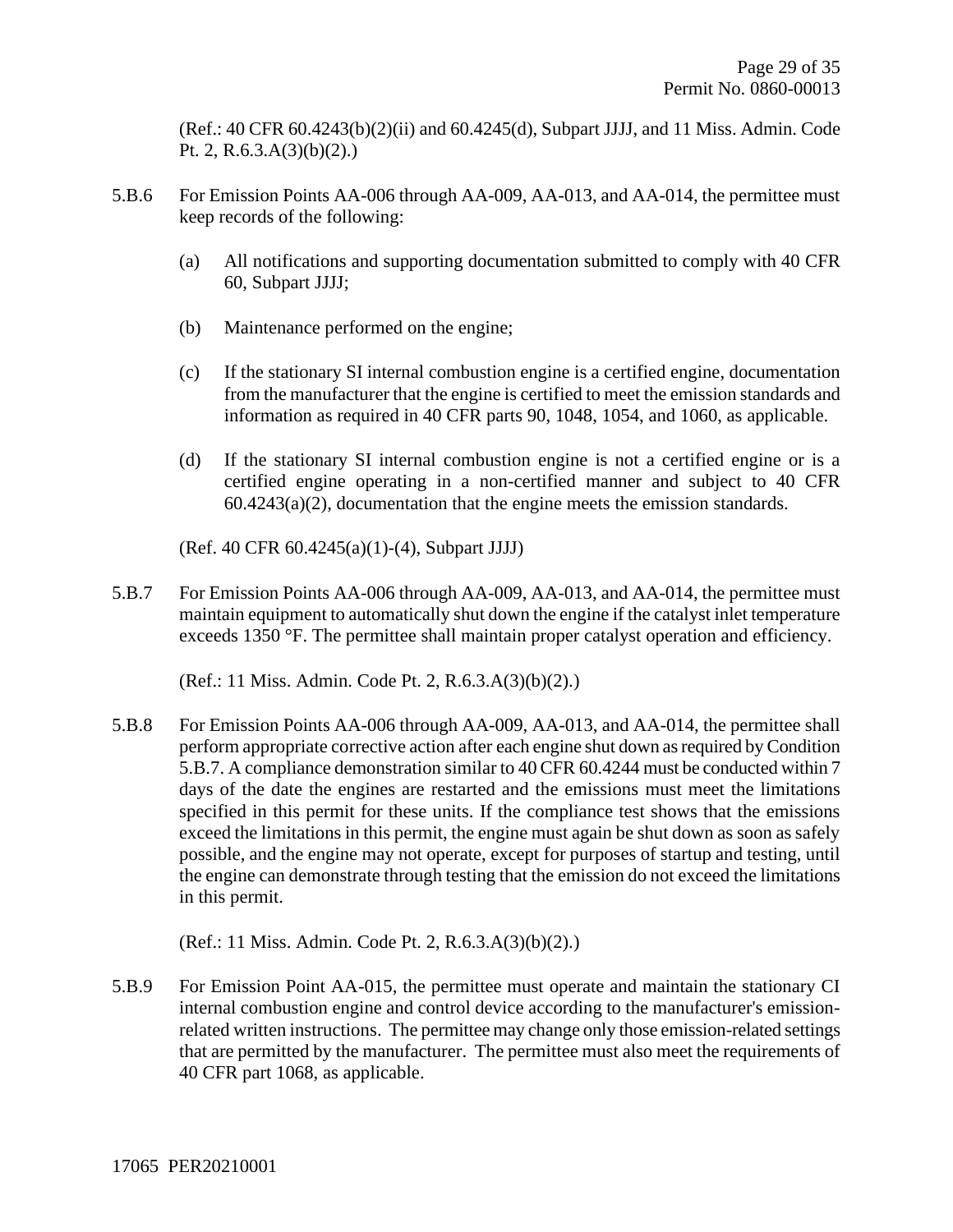(Ref.: 40 CFR 60.4211(a), Subpart IIII)

5.B.10 For Emission Point AA-015, the permittee must comply with the emission standards specified in Condition 3.B.15 by purchasing an engine certified to the emission standards in Condition 3.B.15, as applicable, for the same model year and maximum engine power. The engine must be installed and configured according to the manufacturer's emission-related specifications.

(Ref.: 40 CFR 60.4211(c), Subpart IIII)

5.B.11 For Emission Point AA-015, if the permittee does not install, configure, operate, and maintain the emergency engine and control device according to the manufacturer's emission-related written instructions, or the permittee changes emission-related settings in a way that is not permitted by the manufacturer, the permittee must keep a maintenance plan and records of conducted maintenance and must, to the extent practicable, maintain and operate the engine in a manner consistent with good air pollution control practice for minimizing emissions. In addition, the permittee must conduct an initial performance test to demonstrate compliance with the applicable emission standards within 1 year after an engine and control device is no longer installed, configured, operated, and maintained in accordance with the manufacturer's emission-related written instructions, or within 1 year after emission-related settings are changed in a way that is not permitted by the manufacturer. The permittee must conduct subsequent performance testing every 8,760 hours of engine operation or 3 years, whichever comes first, thereafter to demonstrate compliance with the applicable emission standards.

(Ref.: 40 CFR 60.4211(g)(3), Subpart IIII)

5.B.12 For Emission Point AA-015, the permittee shall monitor and record the hours of operation of the engine in emergency and non-emergency service that are recorded through the nonresettable hour meter. The permittee must record the time of operation of the engine and the reason the engine was in operation during that time

(Ref.: 40 CFR 60.4214(b), Subpart IIII)

5.B.13 For Emission Points AA-018, AA-019, and AA-020, the permittee shall record and maintain records of the amount of each fuel combusted during each operating month. All records required under 40 CFR 60, Subpart Dc shall be maintained by the permittee for a period of two years following the date of such record.

(Ref.: 40 CFR 60.48c(g)(2) and 60.48c(i), Subpart Dc)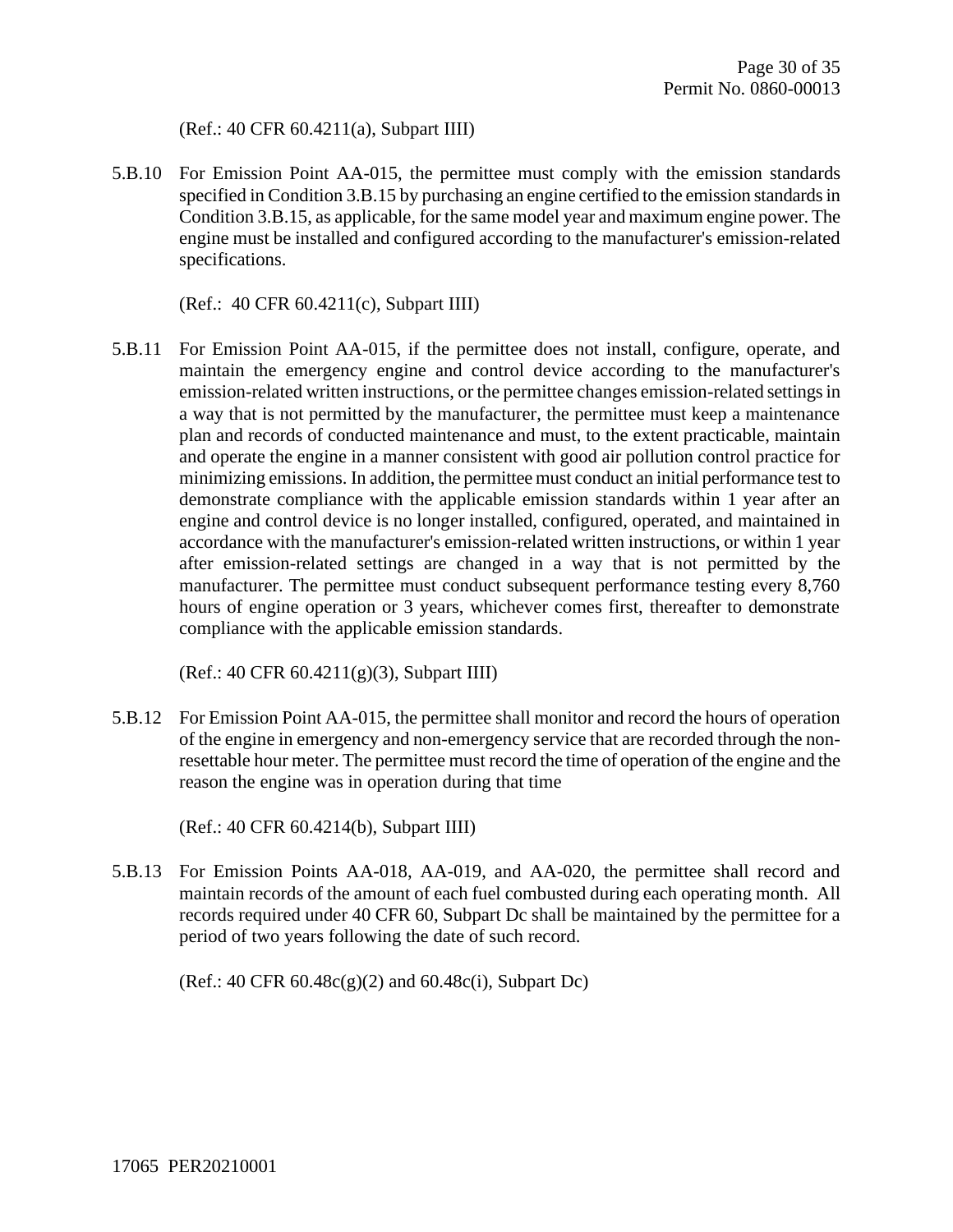| Emission<br>Point(s)                                                                                           | Applicable Requirement                                                                                               | Condition<br>Number | Pollutant/<br>Parameter<br>Monitored                 | <b>Reporting Requirement</b>                                             |
|----------------------------------------------------------------------------------------------------------------|----------------------------------------------------------------------------------------------------------------------|---------------------|------------------------------------------------------|--------------------------------------------------------------------------|
| $AA-004$<br>and<br>$AA-005$                                                                                    | 11 Miss. Admin. Code Pt. 2, R.<br>$6.3.A(3)(a)(2)$ .                                                                 | 5.C.1               | Percent<br>Efficiency                                | Submit semiannual reports of percent<br>efficiency monitoring records.   |
| $AA-006$<br>through<br>AA-009,<br>AA-013,<br>AA-014,<br>and<br>$AA-015$                                        | 11 Miss. Admin. Code Pt. 2, R.<br>$6.3.A(3)(a)(2)$ .                                                                 | 5.C.2               | Hours                                                | Submit semiannual reports of<br>operations                               |
| $AA-006$<br>through<br>AA-009.<br>AA-013.<br>$AA-014$ ,<br>AA-015,<br>$AA-018$ ,<br>AA-019.<br>and<br>$AA-020$ | 11 Miss. Admin. Code Pt. 2, R.<br>$6.3.A(3)(a)(2)$ .                                                                 | 5.C.3               | <b>Fuel Content</b>                                  | Submit semiannual reports of fuel<br>monitoring records                  |
| $AA-006$<br>through                                                                                            | 11 Miss. Admin. Code Pt. 2.<br>$R.6.3.A(3)(b)(2)$ .                                                                  | 5.C.4               | NO <sub>x</sub> , CO <sub>2</sub> and<br><b>HCOH</b> | Submit semiannual reports<br>of operations and emissions                 |
| AA-009.<br>AA-013.<br>and<br>$AA-014$                                                                          | 40 CFR 60.4243(b)(2)(ii) and<br>$60.4245(d)$ , Subpart JJJJ, and 11<br>Miss. Admin. Code Pt. 2,<br>R.6.3.A(3)(b)(2). | 5.C.5               | $NOx$ , CO, and<br><b>VOC</b>                        | Submit performance stack<br>test protocols, notification,<br>and results |

#### C. Specific Reporting Requirements

5.C.1 For Emission Points AA-004 and AA-005, the permittee shall submit percent reduction efficiency reports in accordance with Condition 5.A.4.

(Ref.: 11 Miss. Admin. Code Pt. 2, R. 6.3.A(3)(a)(2).)

5.C.2 For Emission Points AA-006 through AA-009, AA-013, AA-014, and AA-015, the permittee shall submit reports of the monthly and the consecutive 12-month rolling hours of operations in accordance with Condition 5.A.4.

(Ref.: 11 Miss. Admin. Code Pt. 2, R. 6.3.A(3)(a)(2).)

5.C.3 For Emission Points AA-006 through AA-009, AA-013, AA-014, AA-015, AA-018, AA-019, and AA-020, the permittee shall submit fuel usage reports summarizing type and quantity of fuel used in accordance with Condition 5.A.4.

(Ref.: 11 Miss. Admin. Code Pt. 2, R. 6.3.A(3)(a)(2).)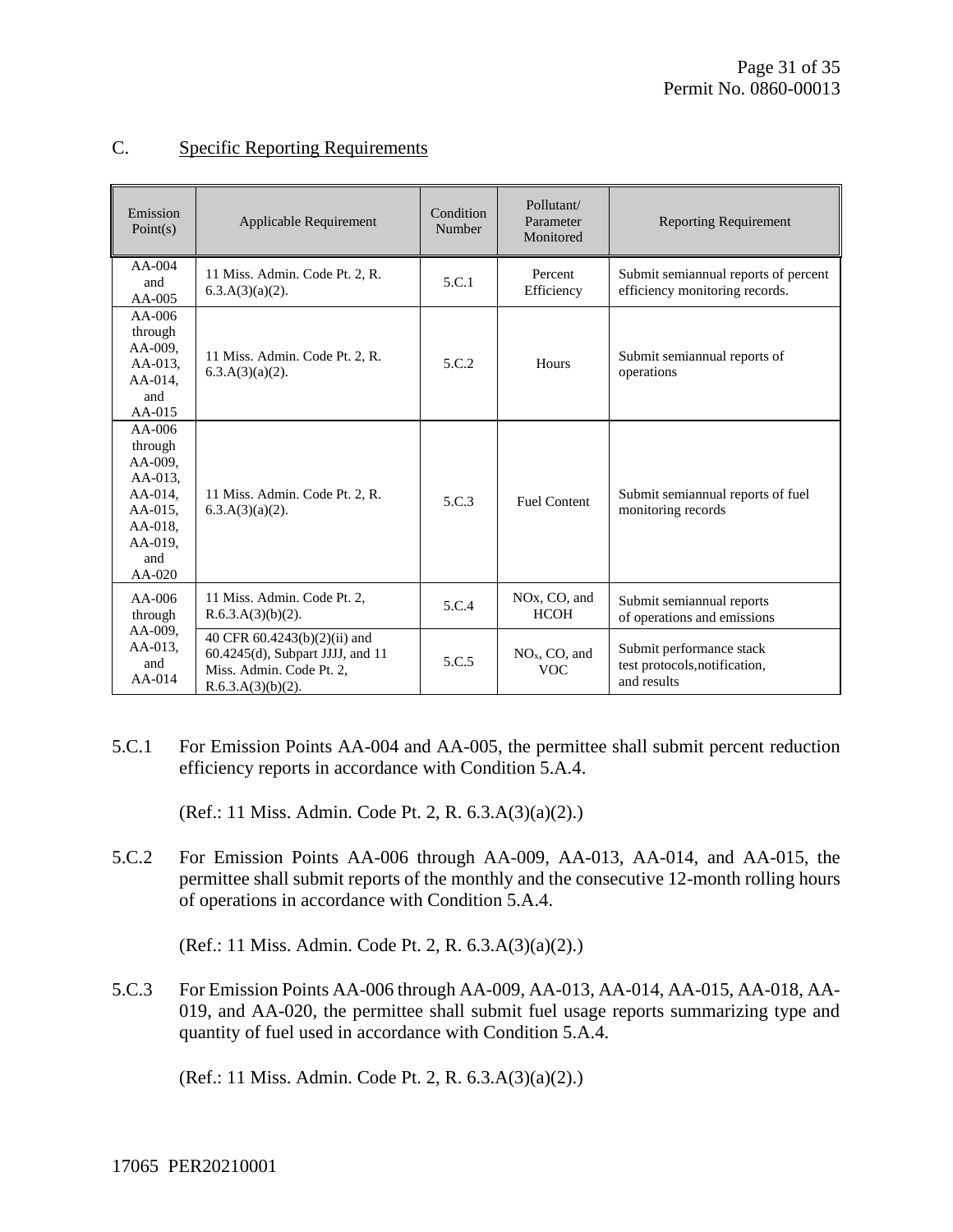5.C.4 For Emission Points AA-006 through AA-009, AA-013, and AA-014, the permittee shall submit reports of the information required in Condition 5.B.4 on a monthly and consecutive 12-month rolling basis in accordance with Condition 5.A.4.

(Ref.: 11 Miss. Admin. Code Pt. 2, R. 6.3.A(3)(a)(2).)

- 5.C.5 For Emission Points AA-006 through AA-009, AA-013, and AA-014, the permittee shall submit the following notifications,information, and reports for each required performance test:
	- (a) Anotification of the scheduled test date(s) should be submitted ten  $(10)$  days prior to the scheduled date(s) so an observer may be afforded the opportunity to witness the test(s).
	- (b) A written test protocol for each required test at least thirty (30) days prior to the intended test date(s) to ensure all test methods and procedures are acceptable to the DEQ. After the first successful submittal of a written test protocol, the permittee may request that the submittal of the protocol be waived for subsequent testing by certifying in writing at least thirty (30) days prior to the subsequent testing that all conditions for testing remain unchanged such that the original protocol can and will be followed.
	- (c) Copies of each performance test within 60 days after the test has been completed.

(Ref.: 40 CFR 60.4243(b)(2)(ii) and 60.4245(d), Subpart JJJJ, and 11 Miss. Admin. Code Pt. 2, R.6.3.A(3)(b)(2).)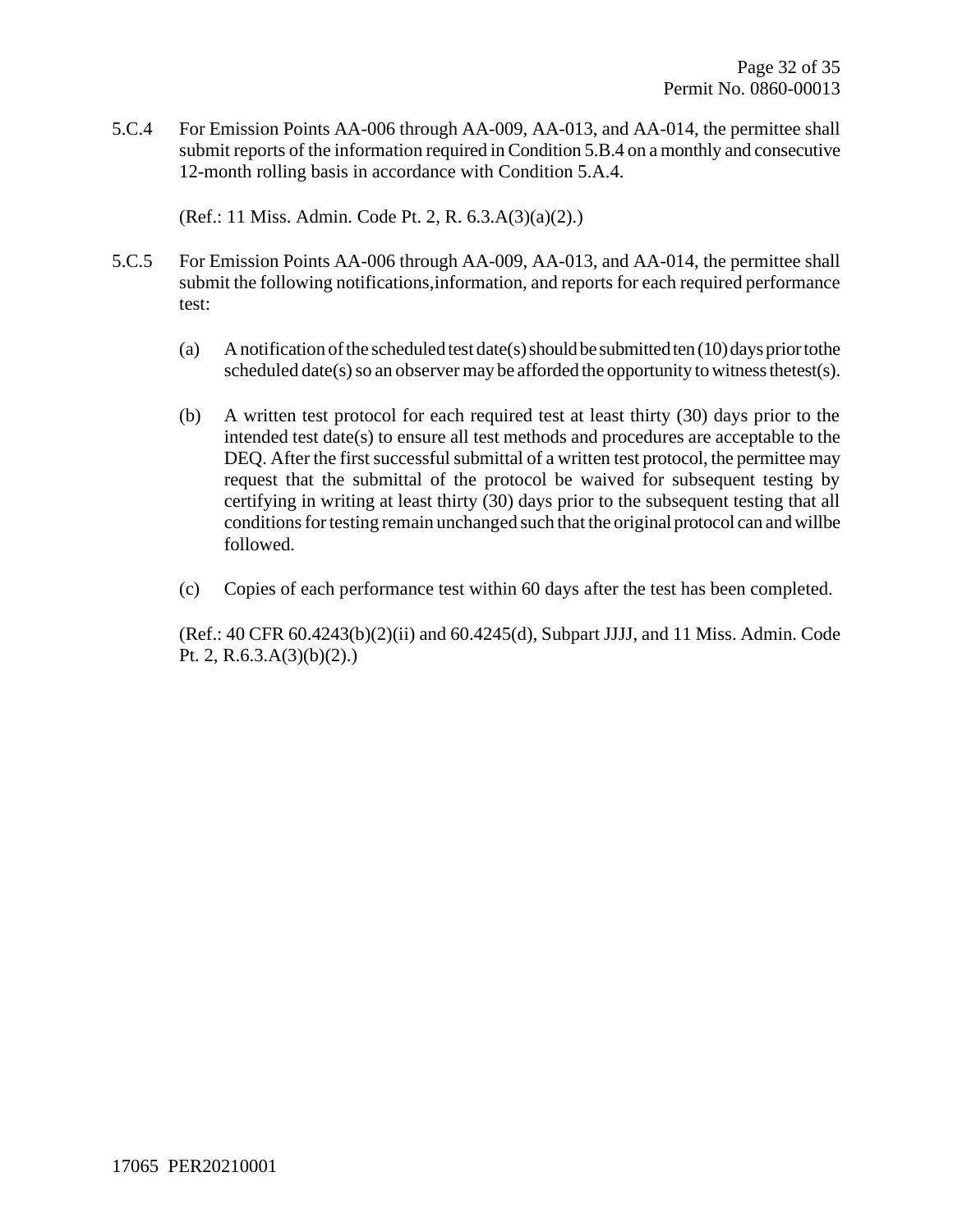### SECTION 6. ALTERNATIVE OPERATING SCENARIOS

6.1 None permitted.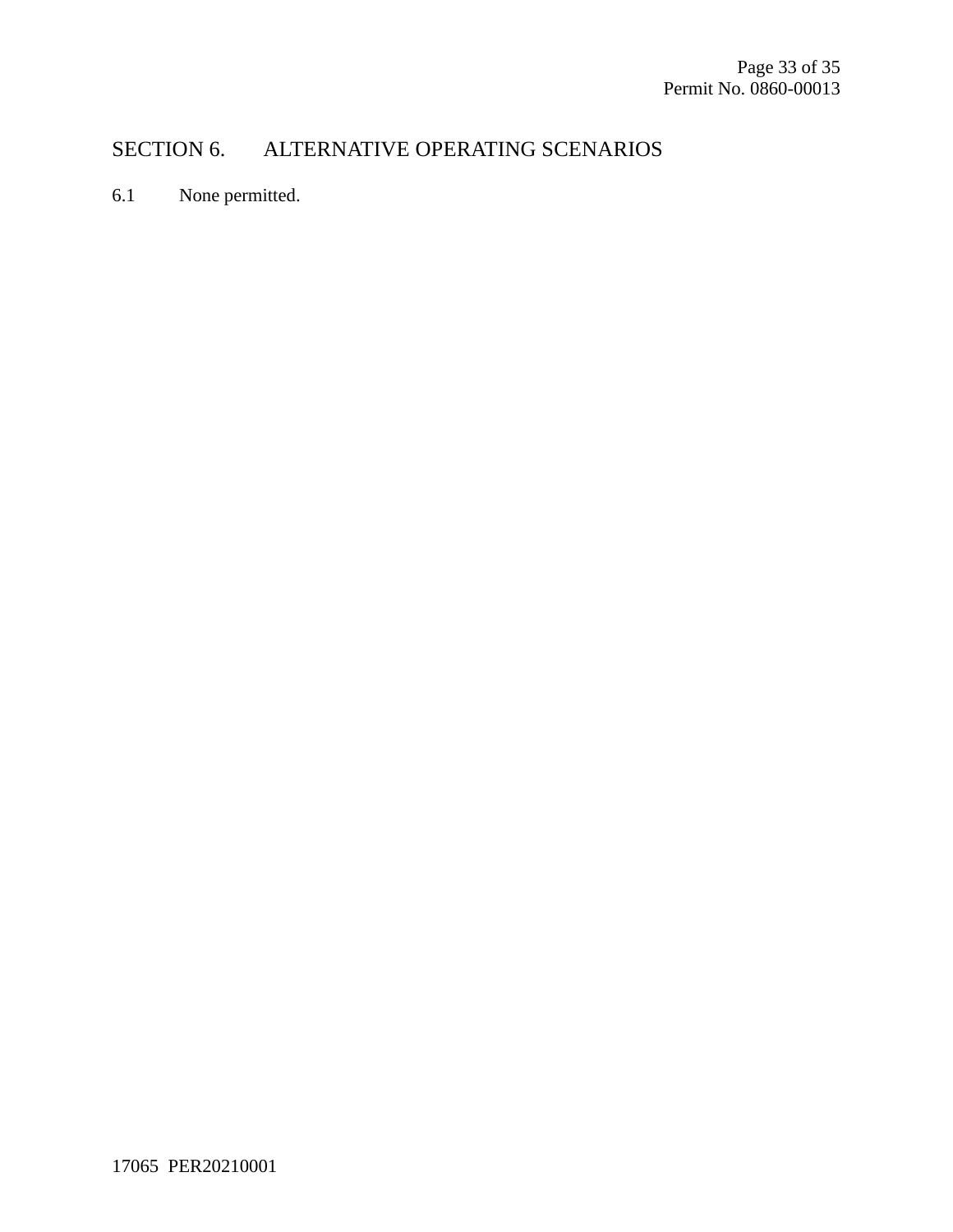#### SECTION 7. TITLE VI REQUIREMENTS

The following are applicable or potentially applicable requirements originating from Title VI of the Clean Air Act – Stratospheric Ozone Protection. The full text of the referenced regulations may be found on-line at **<http://www.ecfr.gov/>** under Title 40, or DEQ shall provide a copy upon request from the permittee.

- 7.1 If the permittee produces, transforms, destroys, imports or exports a controlled substance or imports or exports a controlled product, the permittee shall comply with the applicable requirements of 40 CFR Part 82, Subpart A – Production and Consumption Controls.
- 7.2 If the permittee performs service on a motor vehicle for consideration when this service involves the refrigerant in the motor vehicle air conditioner (MVAC), the permittee shall comply with the applicable requirements of 40 CFR Part 82, Subpart B – Servicing of Motor Vehicle Air Conditioners.
- 7.3 The permittee shall comply with the applicable requirements of 40 CFR Part 82, Subpart E – The Labeling of Products Using Ozone-Depleting Substances, for the following containers and products:
	- (a) All containers in which a class I or class II substance is stored or transported;
	- (b) All products containing a class I substance; and
	- (c) All products directly manufactured with a process that uses a class I substance, unless otherwise exempted by this subpart or, unless EPA determines for a particular product that there are no substitute products or manufacturing processes for such product that do not rely on the use of a class I substance, that reduce overall risk to human health and the environment, and that are currently or potentially available. If the EPA makes such a determination for a particular product, then the requirements of this subpart are effective for such product no later than January 1, 2015.
- 7.4 If the permittee performs any of the following activities, the permittee shall comply with the applicable requirements of 40 CFR Part 82, Subpart  $F -$  Recycling and Emissions Reduction:
	- (a) Servicing, maintaining, or repairing appliances;
	- (b) Disposing of appliances, including small appliances and motor vehicle air conditioners; or
	- (c) Refrigerant reclaimers, technician certifying programs, appliance owners and operators, manufacturers of appliances, manufacturers of recycling and recovery equipment, approved recycling and recovery equipment testing organizations, as well as persons selling, offering for sale, and/or purchasing class I, class II, or non-exempt substitute refrigerants.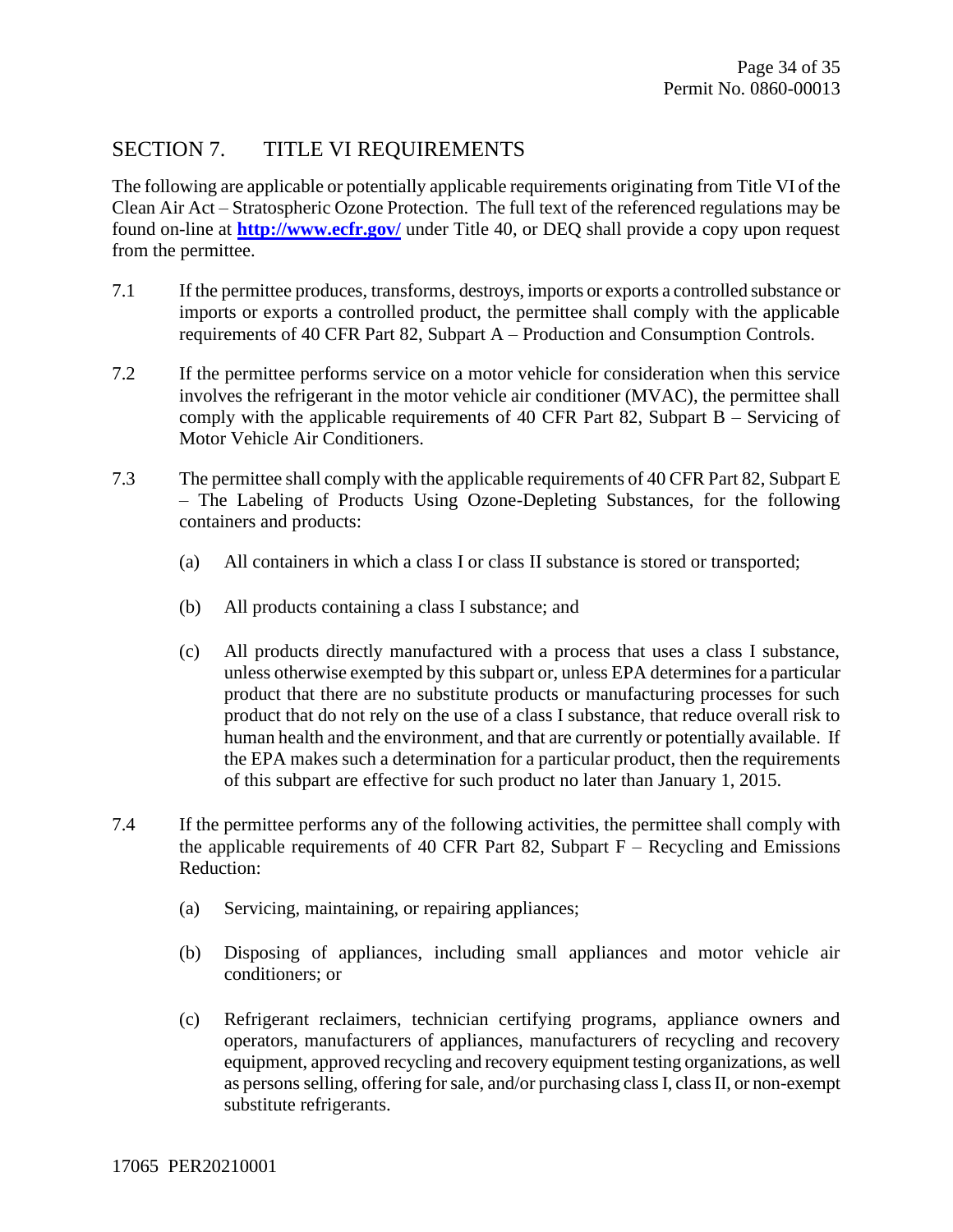- 7.5 The permittee shall be allowed to switch from any ozone-depleting substance to any acceptable alternative that is listed in the Significant New Alternatives Policy (SNAP) program promulgated pursuant to 40 CFR Part 82, Subpart G – Significant New Alternatives Policy Program. The permittee shall also comply with any use conditions for the acceptable alternative substance.
- <span id="page-34-0"></span>7.6 If the permittee performs any of the following activities, the permittee shall comply with the applicable requirements of 40 CFR Part 82, Subpart H – Halon Emissions Reduction:
	- (a) Any person testing, servicing, maintaining, repairing, or disposing of equipment that contains halons or using such equipment during technician training;
	- (b) Any person disposing of halons;
	- (c) Manufacturers of halon blends; or
	- (d) Organizations that employ technicians who service halon-containing equipment.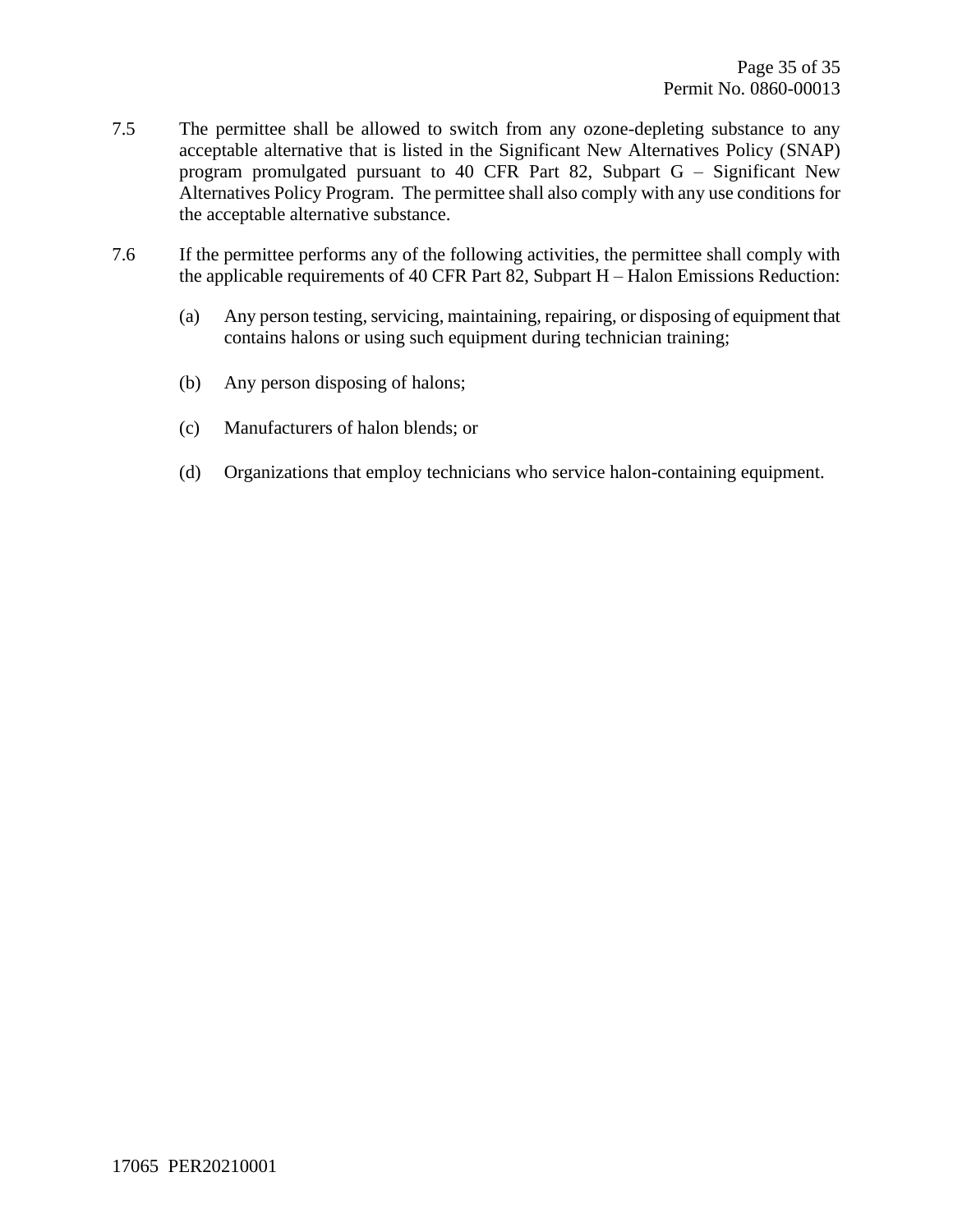# **APPENDIX A**

# **List of Abbreviations Used In this Permit**

| 11 Miss. Admin. Code Pt. 2, Ch. 1. | Air Emission Regulations for the Prevention, Abatement, and<br><b>Control of Air Contaminants</b> |
|------------------------------------|---------------------------------------------------------------------------------------------------|
| 11 Miss. Admin. Code Pt. 2, Ch. 2. | Permit Regulations for the Construction and/or Operation of Air                                   |
| 11 Miss. Admin. Code Pt. 2, Ch. 3. | <b>Emissions Equipment</b><br>Regulations for the Prevention of Air Pollution Emergency Episodes  |
| 11 Miss. Admin. Code Pt. 2, Ch. 4. | <b>Ambient Air Quality Standards</b>                                                              |
| 11 Miss. Admin. Code Pt. 2, Ch. 5. | Regulations for the Prevention of Significant Deterioration of Air                                |
|                                    | Quality                                                                                           |
| 11 Miss. Admin. Code Pt. 2, Ch. 6. | Air Emissions Operating Permit Regulations for the Purposes of                                    |
|                                    | Title V of the Federal Clean Air Act                                                              |
| 11 Miss. Admin. Code Pt. 2, Ch. 7. | Acid Rain Program Permit Regulations for Purposes of Title IV of                                  |
|                                    | the Federal Clean Air Act                                                                         |
| <b>BACT</b>                        | <b>Best Available Control Technology</b>                                                          |
| <b>CEM</b>                         | <b>Continuous Emission Monitor</b>                                                                |
| <b>CEMS</b>                        | <b>Continuous Emission Monitoring System</b>                                                      |
| <b>CFR</b>                         | Code of Federal Regulations                                                                       |
| $\rm CO$                           | Carbon Monoxide                                                                                   |
| <b>COM</b>                         | <b>Continuous Opacity Monitor</b>                                                                 |
| <b>COMS</b>                        | <b>Continuous Opacity Monitoring System</b>                                                       |
| <b>DEQ</b>                         | Mississippi Department of Environmental Quality                                                   |
| <b>EPA</b>                         | United States Environmental Protection Agency                                                     |
| gr/dscf                            | Grains Per Dry Standard Cubic Foot                                                                |
| HP<br><b>HAP</b>                   | Horsepower<br>Hazardous Air Pollutant                                                             |
| lb/hr                              | Pounds per Hour                                                                                   |
| M or K                             | Thousand                                                                                          |
| <b>MACT</b>                        | Maximum Achievable Control Technology                                                             |
| MМ                                 | Million                                                                                           |
| <b>MMBTUH</b>                      | Million British Thermal Units per Hour                                                            |
| <b>NA</b>                          | Not Applicable                                                                                    |
| <b>NAAQS</b>                       | National Ambient Air Quality Standards                                                            |
| <b>NESHAP</b>                      | National Emissions Standards for Hazardous Air Pollutants, 40                                     |
|                                    | CFR 61 or National Emission Standards for Hazardous Air                                           |
|                                    | Pollutants for Source Categories, 40 CFR 63                                                       |
| <b>NMVOC</b>                       | Non-Methane Volatile Organic Compounds                                                            |
| NO <sub>x</sub>                    | Nitrogen Oxides                                                                                   |
| <b>NSPS</b>                        | New Source Performance Standards, 40 CFR 60                                                       |
| O&M                                | <b>Operation and Maintenance</b>                                                                  |
| PM                                 | Particulate Matter                                                                                |
| $PM_{10}$                          | Particulate Matter less than 10 µm in diameter                                                    |
| ppm                                | Parts per Million                                                                                 |
| <b>PSD</b>                         | Prevention of Significant Deterioration, 40 CFR 52                                                |
| <b>SIP</b>                         | <b>State Implementation Plan</b>                                                                  |
| SO <sub>2</sub>                    | <b>Sulfur Dioxide</b>                                                                             |
| <b>TPY</b>                         | Tons per Year                                                                                     |
| <b>TRS</b>                         | <b>Total Reduced Sulfur</b>                                                                       |
| <b>VEE</b>                         | Visible Emissions Evaluation                                                                      |
| <b>VHAP</b>                        | Volatile Hazardous Air Pollutant                                                                  |
| <b>VOC</b>                         | Volatile Organic Compound                                                                         |